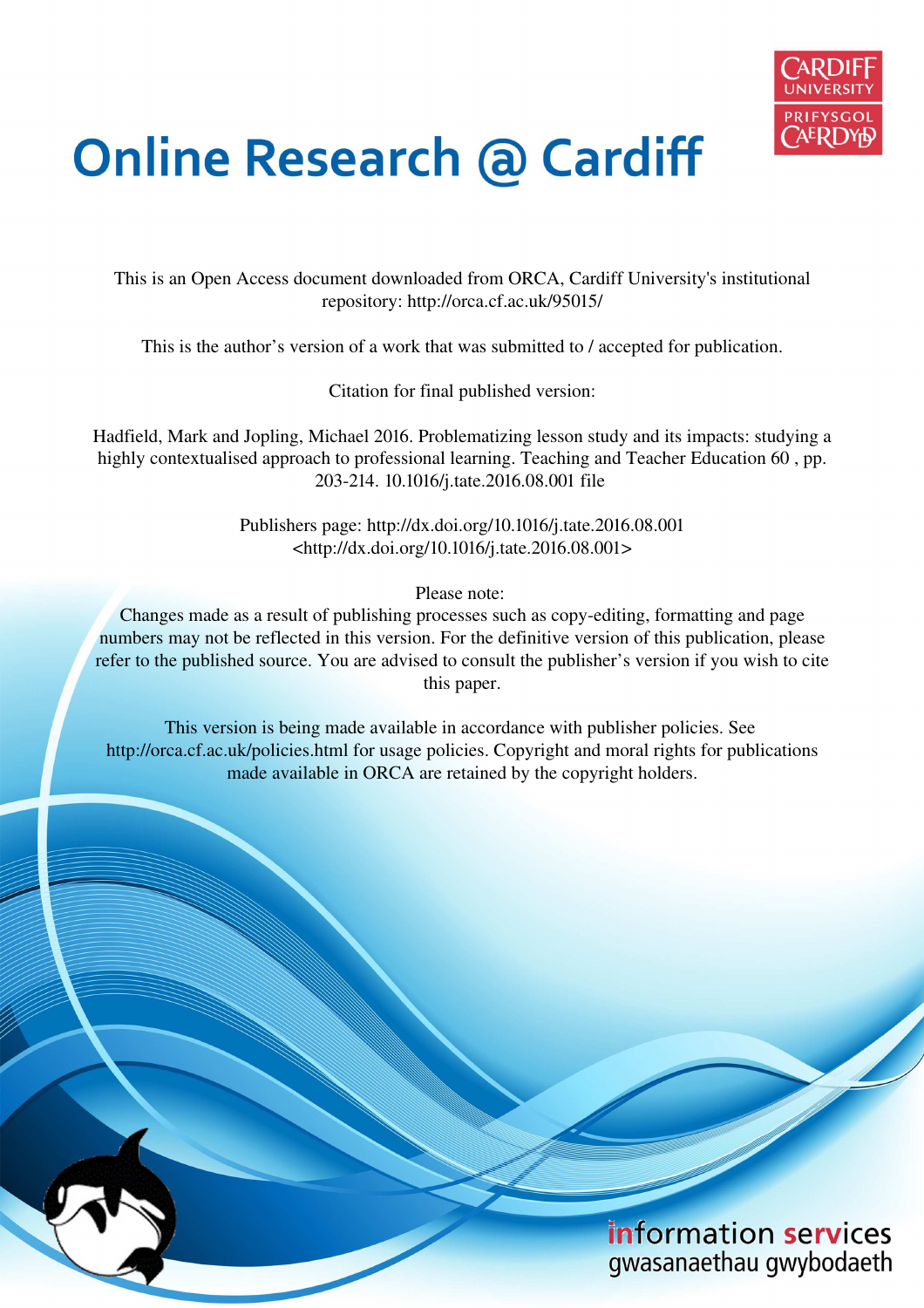**Problematizing lesson study and its impacts: studying a highly contextualised approach to professional learning** 

#### **Mark Hadfield, Cardiff University Michael Jopling, Northumbria University**

#### **Abstract**

Researching the efficacy of lesson study has been complicated by the manner in which it has been reinterpreted in different settings and contexts. Drawing on research into a national school improvement programme in England, this paper looks at how various reconfigurations of lesson study were affected by the different collaborative arrangements among schools and practitioners in the programme. Utilising a mixed methods approach, the paper provides and problematizes new empirical evidence concerning the effectiveness of lesson study. It concludes with a consideration of how those researching lesson study intitaives would benefit from adopting a more critical contextual analysis.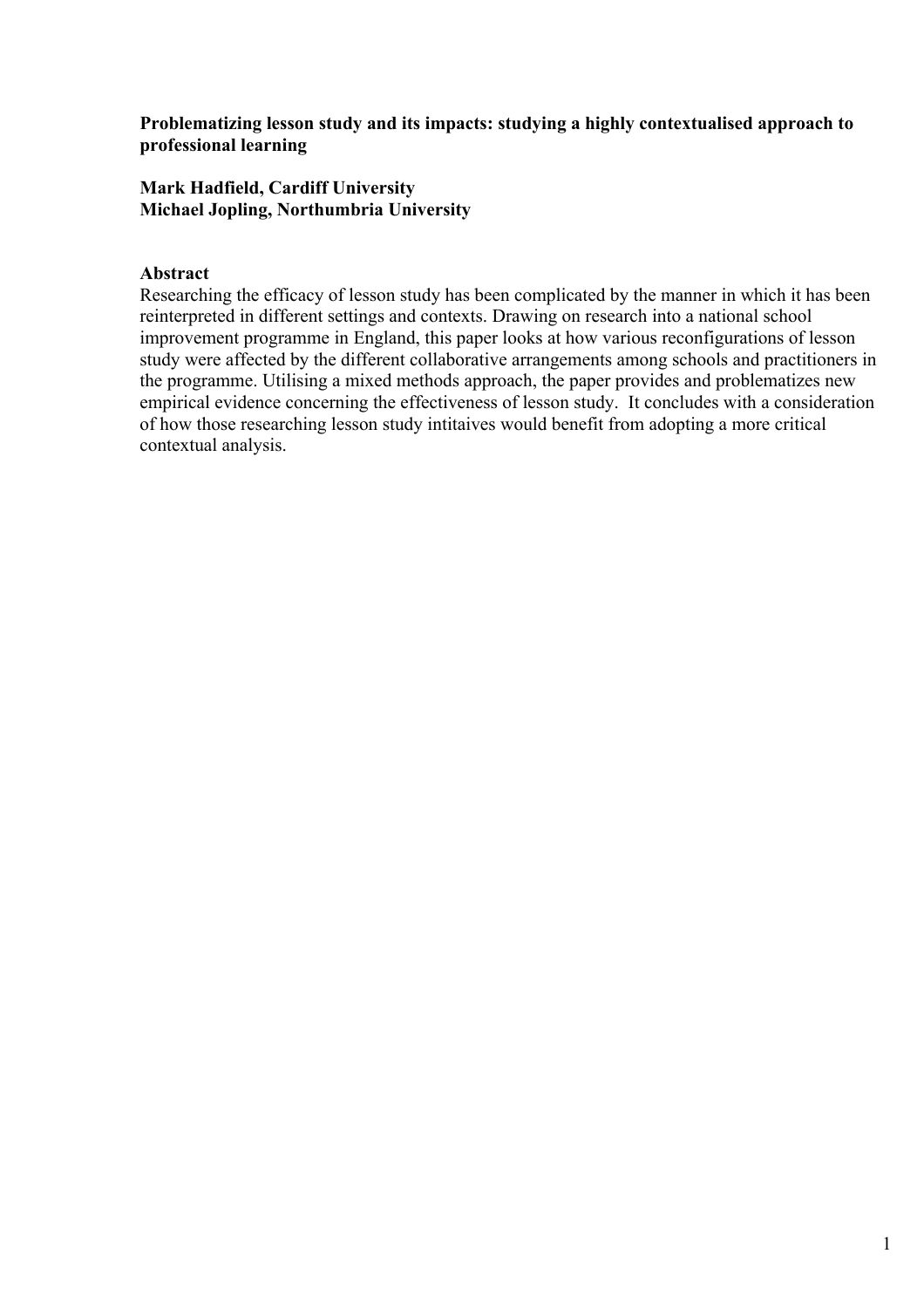# **1. Introduction**

Lesson Study originated in Japan and became a global phenomenon after being brought to worldwide attention by the Third International Trends in Mathematics and Science Study (TIMSS, 1998). Its popularity has grown steadily since. Xu and Pedder (2015) state that the World Association of Lesson Studies, established in Hong Kong in 2005, has members from over 60 countries and a recent estimate was that it has been used in over 2500 primary and secondary schools in England (Dudley, 2014). Since the 1990s, lesson study<sup>1</sup> has been applied internationally to a range of curriculum areas and reinterpreted in numerous professional development programmes (Dudley, 2013; Lewis, Perry, & Hurd, 2004; Lieberman, 2009).

Researching the potential impact of lesson study has been made problematic by its versatility (Xu & Pedder, 2009) and the variability of its reinterpretations, making it difficult to identify its common characteristics (Perry & Lewis, 2009; Murata, 2011). In the UK the widespread adoption, and reinterpretation, of lesson study has occurred against a backdrop of broader school improvement phases that have focused on integrating professional learning and school development (Harris & Chrispeels, 2008; Hopkins, 2016). The different phases have formed a key part of the "practice architecture" (Kemmis & Grootenboer, 2008), or preconditions, that have affected how lesson study has been enacted in classrooms and schools.

In this paper we consider the effect of a range of contextual influences on the lesson study model used within a national school improvement initiative. The initiative was the Leading Teachers (LT) Programme which set out to improve pupil attainment in primary schools in England by training almost 1000 lead teachers in lesson study. Programme data indicated that 1175 primary schools in 92 local authorities (LAs, which are equivalent to school districts), representing 61 per cent of all LAs in England, were involved in the programme between 2008 and 2010. The research is based on case studies of three LAs where lesson study was credited with playing a key role in improving pupil attainment. The cases describe how existing approaches to school improvement and collaborative conditions within LAs prefigured how lesson study was interpreted and enacted and in doing so shaped the nature of the impacts on teachers and pupils.

# **2. Problematizing the impact of lesson study: the role of context(s)**

From a post-positivist perspective, problematizing the outcomes from engagement in lesson study involves developing a more complex conceptualisation of the role played by the context in which it takes place. This raises a number of methodological and epistemological issues primarily because adopting such a perspective undermines simplistic notions of linear causality, based on regularity and predictability, and treats the links between a practice and its effects as belonging to a complex set of relationships with the contexts in which they are achieved (Ling, 2012). The methodological implications of adopting a post-positivist perspective have been extensively debated in evaluation research (Mowles, 2014; Jolley, 2014). The aim of this section is not to repeat these general arguments but to present a reflective critique of how the relationship between practice and context has often been under-theorised in research on lesson study. In doing so, we distinguish between three levels of context that affect how a particular model of lesson study was implemented and

<sup>&</sup>lt;sup>1</sup> Throughout this article "lesson study" in lower case is used to refer to the wide range of professional learning processes that have labeled themselves as Lesson Studies, although these reinterpretations might differ significantly with regard to their focus, process and/or underpinning theories.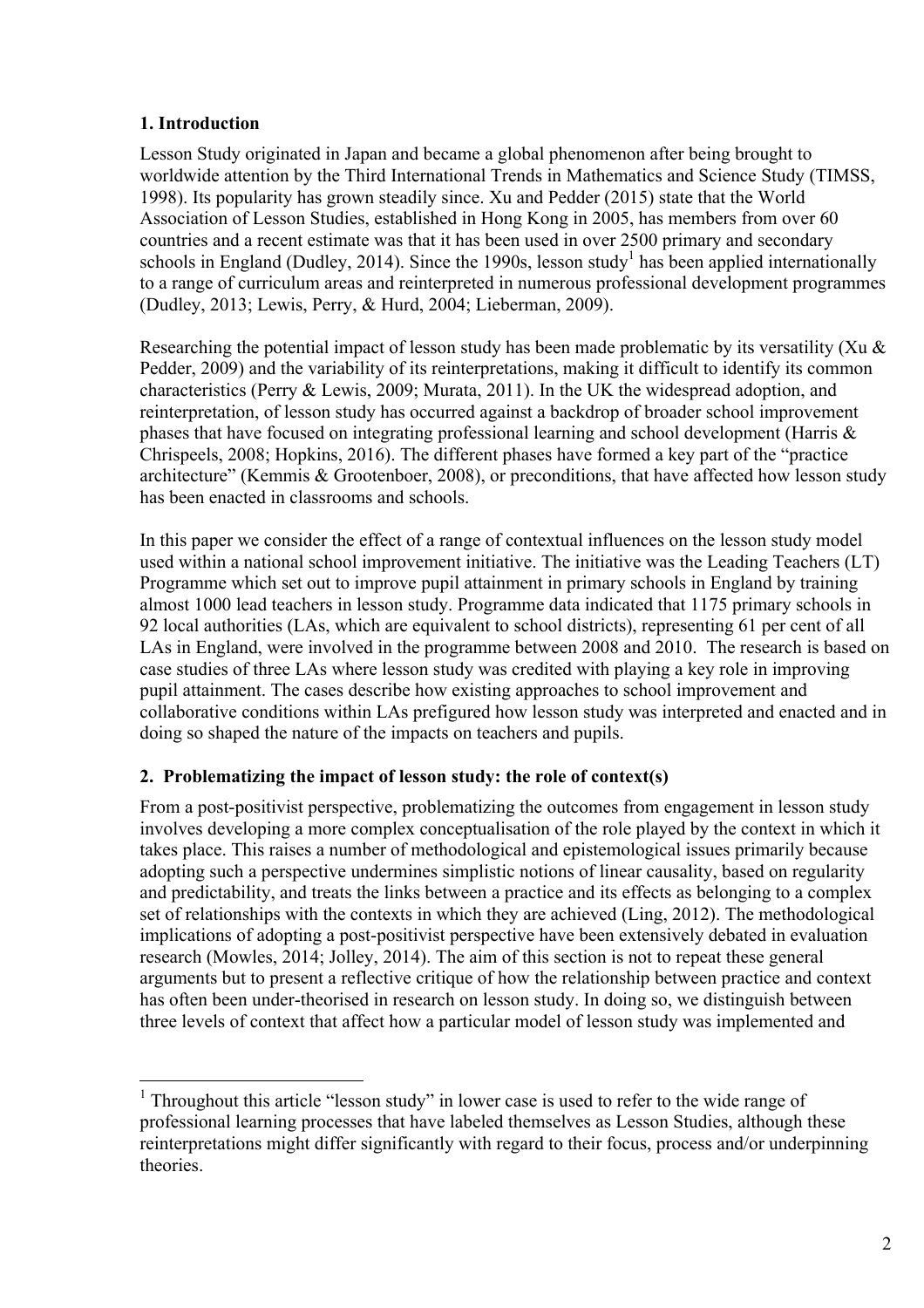received: the national/local system (macro), the organisation (meso), and lesson study process itself (micro).

In this critique we have drawn on the findings of what is so far the only systematic review of lesson study (Cheung & Wong, 2014), which considered what constitutes lesson study, the nature of its intended effects, and the relationship between actual effects and the practices of lesson study by examining the evidence base relating to Lesson Study and its effectiveness, as reported in journal articles published between 2000 and 2010.

#### *2.1 System context (macro)*

The macro level of contextual analysis focuses on differences between and within educational systems. The issue of variations between different education systems' interpretation of the practice known as *jugyou kenkyuu* in Japan and renamed Lesson Study elsewhere (Yoshida, 1999; Watanabe, 2002) has been the focus of considerable debate (Perry & Lewis 2009; Yoshida & Jackson, 2011). The issue is exacerbated by a paucity of case studies that set the process within its original Japanese context (Ermeling & Graff-Ermeling, 2014). This led Cheng and Ling (2013) to argue that widespread uptake of lesson study in North America:

*is based more on the perception of an ideal rather than on a fidelity approach. This is true of all countries adapting the lesson study approach. This also explains why the interpretations and practices of lesson study vary so widely across countries* (p. 2)*.*

The debate over what constitutes a lesson study has resulted in various attempts to define the key characteristics that determine whether a particular professional learning process is a "lesson study" (Takahashi, Watanabe, & Yoshida, 2006; Perry & Lewis, 2009). The resulting definitions tend to be lists of core practice elements with few references to contextual features. Cheung and Wong's (2014) systematic review only identified 20 articles that they considered to be examples of lesson study or the related process of Learning Study. The criteria for rejecting studies were based on the practices described in the original research, with little consideration of the role lesson study played in the local education systems.

"Between system" analyses provide a better understanding of contextual differences in the purposes and intended outcomes that led to the adoption of lesson study. "Within-system" analyses are important when examining how lesson study has been positioned and reinterpreted over time, reflecting changes in national and local policy agendas, and how this affects the intentions behind its adoption, and the impacts sought. The need for more within-system contextual analyses of lesson study can be illustrated with reference to the macro policy context of the English education system, specifically the relationship between professional development and school improvement. Lesson study in England was initially popularised during the first phase of school improvement research (Harris, 2002; Hopkins, 2003). One of the first publications to draw attention to lesson study after TIMSS (1998) was Stigler and Hiebert's (1999) *The Teaching Gap* which focused on articulating, validating and disseminating what were considered effective teaching practices. The policy discourse at this point was concerned with identifying gaps in teaching quality, rather than variations in pupil performance, and lesson study was seen as a promising approach to professional development. As school improvement policy subsequently moved towards assessing the impact of school-based interventions on pupil test scores (Cordingley, Bell, Rundell, & Evans, 2003), lesson study became increasingly judged on this criterion. In later phases of school improvement in England, the focus has moved towards system-level change and leadership, set within a discourse of the "self-improving system" (DfE, 2010, Hargreaves 2012). System-level change was premised upon developing capacity at different levels. Schools were encouraged to generate sufficient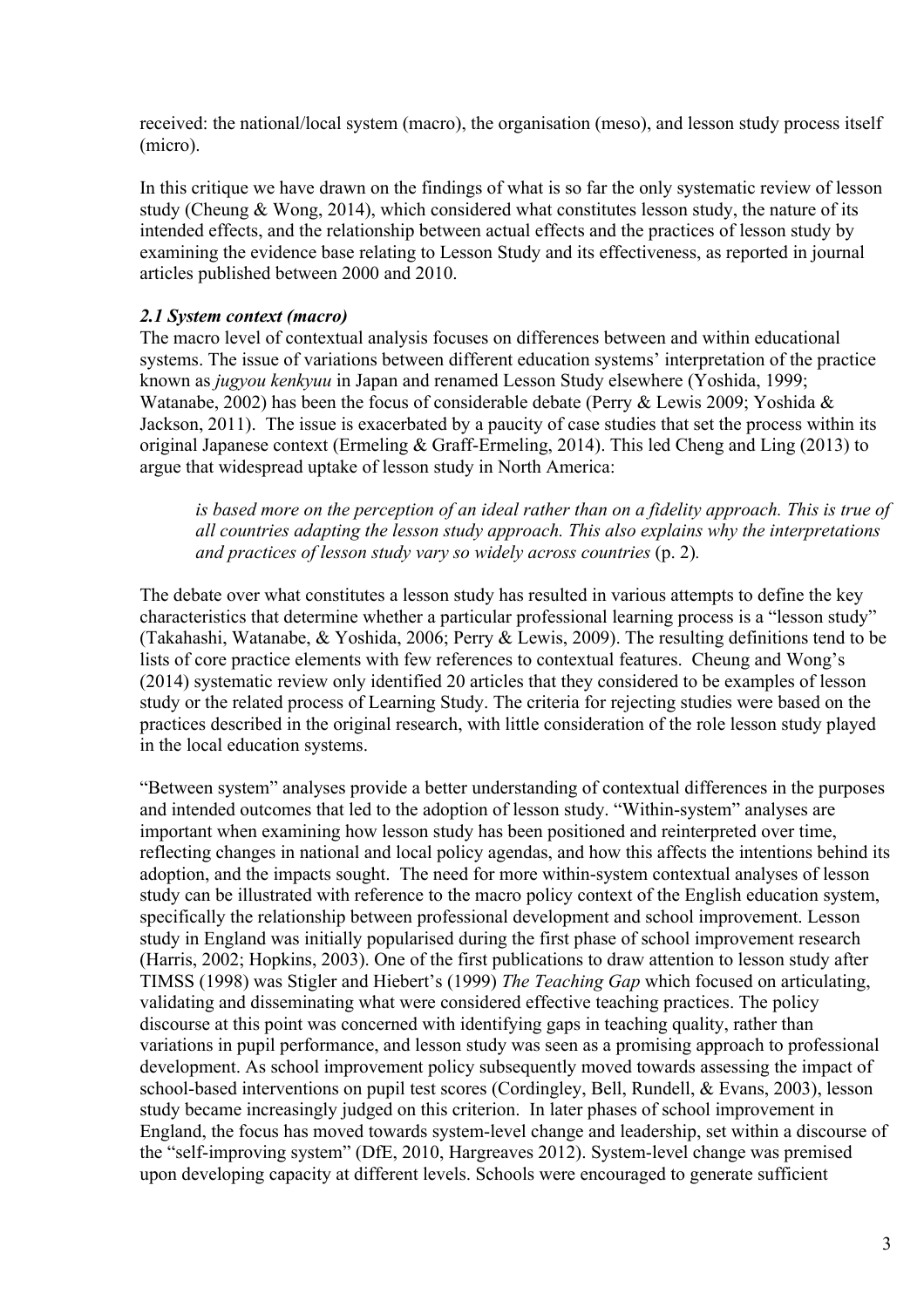capacity to meet their own improvement needs before supporting others, leading to a range of collaborative initiatives (Author(s) et al., 2009). Along with approaches such as walk-throughs (Bickford, 2010) and instructional rounds (City, Elmore, Fiarman, & Teitel, 2009), lesson study became increasingly positioned as a means of engendering the forms of joint practice development, reciprocal knowledge transfer and distributed leadership regarded as key elements of capacity building within a self-improving system (Mourshed, Chijioke, & Barber, 2010; Hargreaves, 2012), and assessments of its effectiveness began to shift to accommodate these elements.

A system-level contextual analysis allows for consideration of whether the adoption of lesson study in a locality, posited on the achievement of broad system-level impacts, has an effect on the way it is reconstructed at other levels. Cheung and Wong's (2014) review included only nine articles in its final analysis, mainly due to lack of evidence of impact. The notion of impact used was unfortunately restricted to meso and micro level analyses even though some of the articles reviewed contained studies that aspired to effect wider change. For example, Stewart and Brendefur's (2005) research involved 50 teams of teachers in 13 US school districts and was set explicitly within a discourse of system-level change based on the perceived failure of previous large-scale reform:

*The systems we were working with were fragmented and overloaded, and the timelines were too long. Some teachers and administrators felt that there was too much going on. Others wanted to opt out because they could see little direct connection between the reform efforts and their day-to-day working lives* (p. 682)*.* 

System level analyses are the starting point for understanding the extent to which contextual factors interact with a lesson study process. Factors from a system's new policy priorities to historical structural relationships can directly affect the lesson study model being promoted or exert indirect influence by means of the criteria used to judge its effectiveness. A contextual analysis at this level address effects on system level practices and structures, enabling researchers to differentiate between forms of lesson study on more holistic grounds than essentialist definitions based on key process characteristics. This level of analysis also allows for a consideration of how lesson study affects, and potentially re-configures, systems by changing professional development structures.

# *2.2 School context (meso)*

A meso-level contextual analysis considers the interaction between organisational context and the lesson study process. From a positivist perspective, organisational contexts are treated as external to practice, a medium through which they pass, made up of moderating and mediating factors. From a post-positivist perspective, the relationship between context and practice is a dynamic of prefiguration and re-configuration, as practice is shaped by the school context and simultaneously reshapes it (Kemmis et al., 2014).

As a collaborative process of co-construction, lesson study is a social learning process that is close to practice and practitioners' needs. The adaptive nature of the lesson study cycle makes it sensitive to how practice issues are constructed and improvement is defined in a specific context (Maughan 2012; Koelner & Jacobs, 2015). As a complex set of practice arrangements, lesson study will therefore be prefigured to different degrees by schools' existing "practice architectures" (Kemmis & Grootenboer, 2008). These architectures are composed of the values and beliefs that underpin practice; the language used to describe it and justify its outcomes; the material conditions within which it is enacted; and the time, resources and practical arrangements provided, as well as the formal and informal roles and relationships of those involved.

The dynamic nature of the relationship between context and practice means lesson study has the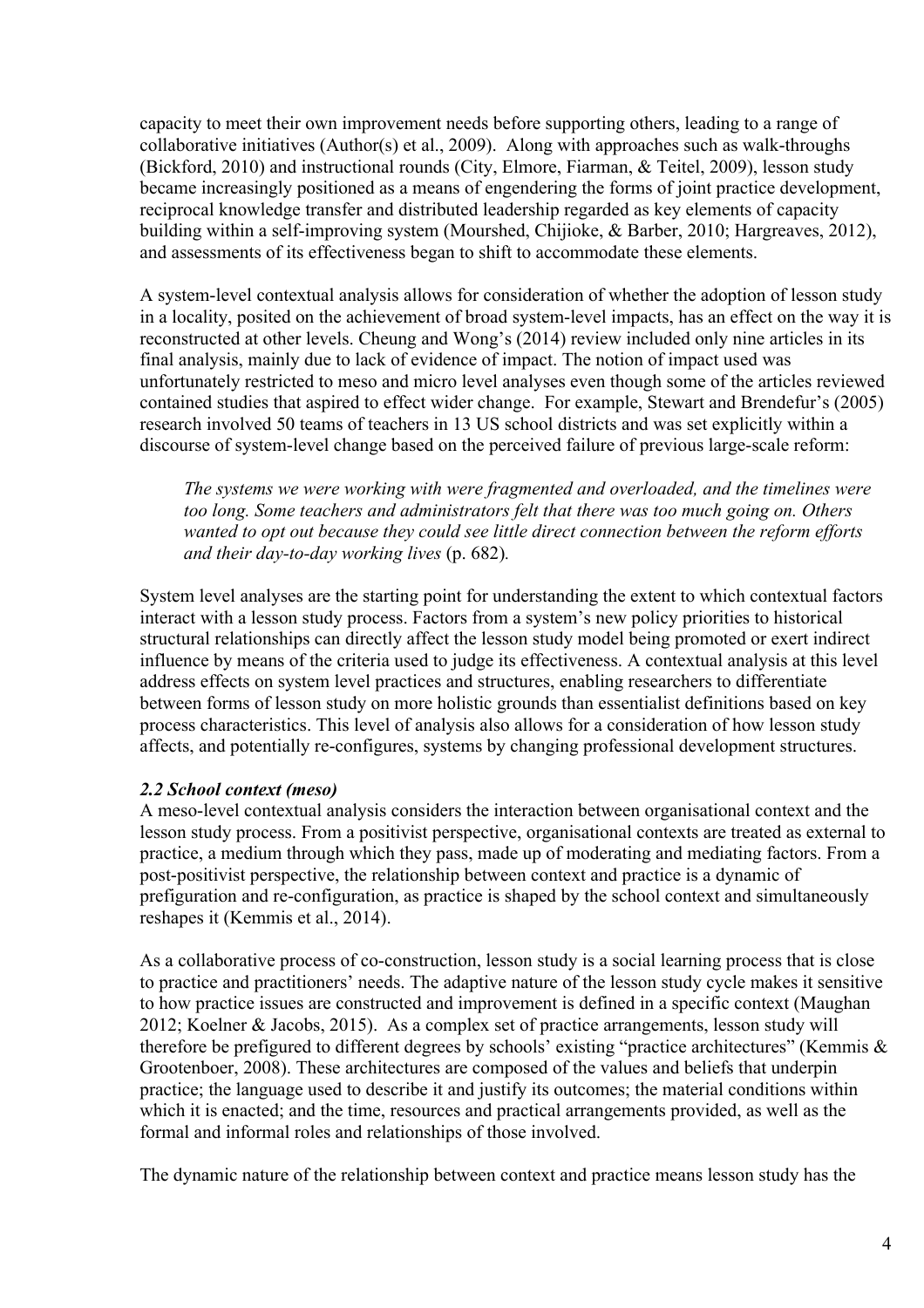potential to change a school's practice architecture over time. The potential outcomes of lesson study therefore need not be restricted to either pupils or teachers but could also include effects on the contexts in which it takes place. Cheung and Wong (2014) only include two outcome categories in their systematic review: "effect on teacher or teaching" and "effect on students". Reference to broader organizational outcomes are only to be found in one study (Matoba, Shibata, Reza, & Arani, 2007), the only Japanese Lesson Study included, where reference is made to "higher % evaluation on school environment from teacher questionnaire" (Cheung & Wong, 2014, p.141). It is significant that at four years duration this was also one of the longest studies included in the review.

#### *2.3 Lesson study process context (micro)*

The final context that needs to be considered is that created by the lesson study process itself, its complex arrangement of practices and interactions are a "social site" (Chia and Holt, 2006) for learning. As with the other levels, there is a strong temporal dimension to the achievement of certain impacts on practice and professional understanding at this level. These sites for learning need to be sustained over time to bring about deep professional learning that results in the development of new professional theories and substantive professional growth (Clarke & Hollingsworth, 2002). In their review of 67 articles relating to lesson study, Xu and Pedder (2015, p. 38) noted that the short timespans and atheoretical nature of many the studies resulted in a narrow focus on:

*questions of benefits and implementation challenges and so little research with questions of how teachers learn and develop practice through participation in [lesson study].* 

The issue of lesson studies being undertaken over insufficient number of cycles to prompt deeper learning was also reflected in Cheung and Wong's (2014) review in which only the longest study (Matoba et al., 2007) discussed any aspect of longer-term professional growth.

# *2.4 The reconstruction of Lesson Study in the context of a major government initiative*

The LT programme was a later phase school improvement initiative that set out to improve practice in classrooms and schools, and build the leadership capacity required to reshape local education systems. To understand the approaches to lesson study that were enacted within it and the nature of their impacts required a degree of contextual analysis.

The LT programme was part of the National Strategies policy that ran in England from 1998 to 2011. It was the first national improvement policy that focused on changing how the core subject areas in the National Curriculum were taught, initially targeting literacy and numeracy and poorly performing LAs (Earl et al., 2003). Launched against a backdrop of concerns about the failure to improve pupil attainment and England's low standing in comparative studies of international performance (Keys, Harris, & Fernandes, 1996; Brooks, 1998), the National Strategies expanded to cover first all primary schools, then all of compulsory education. Intially, the Strategies were marked by a relatively hierarchical and centralised approach to reform based on a three-tier delivery model comprising the Department of Education's developing the training and materials, then LA advisers, who engaged the third tier: schools. The initial implementation model left relatively little space for innovation but over time more collaborative approaches were developed, including the LT programme.

Following a pilot in 2007, the LT programme ran from 2008 to 2010. Focusing on the final two years of primary school, Years 5 and 6, its objectives included:

*training lead teachers to use the Lesson Study coaching cycle in order to help teachers increase the rate of progress of particular children.*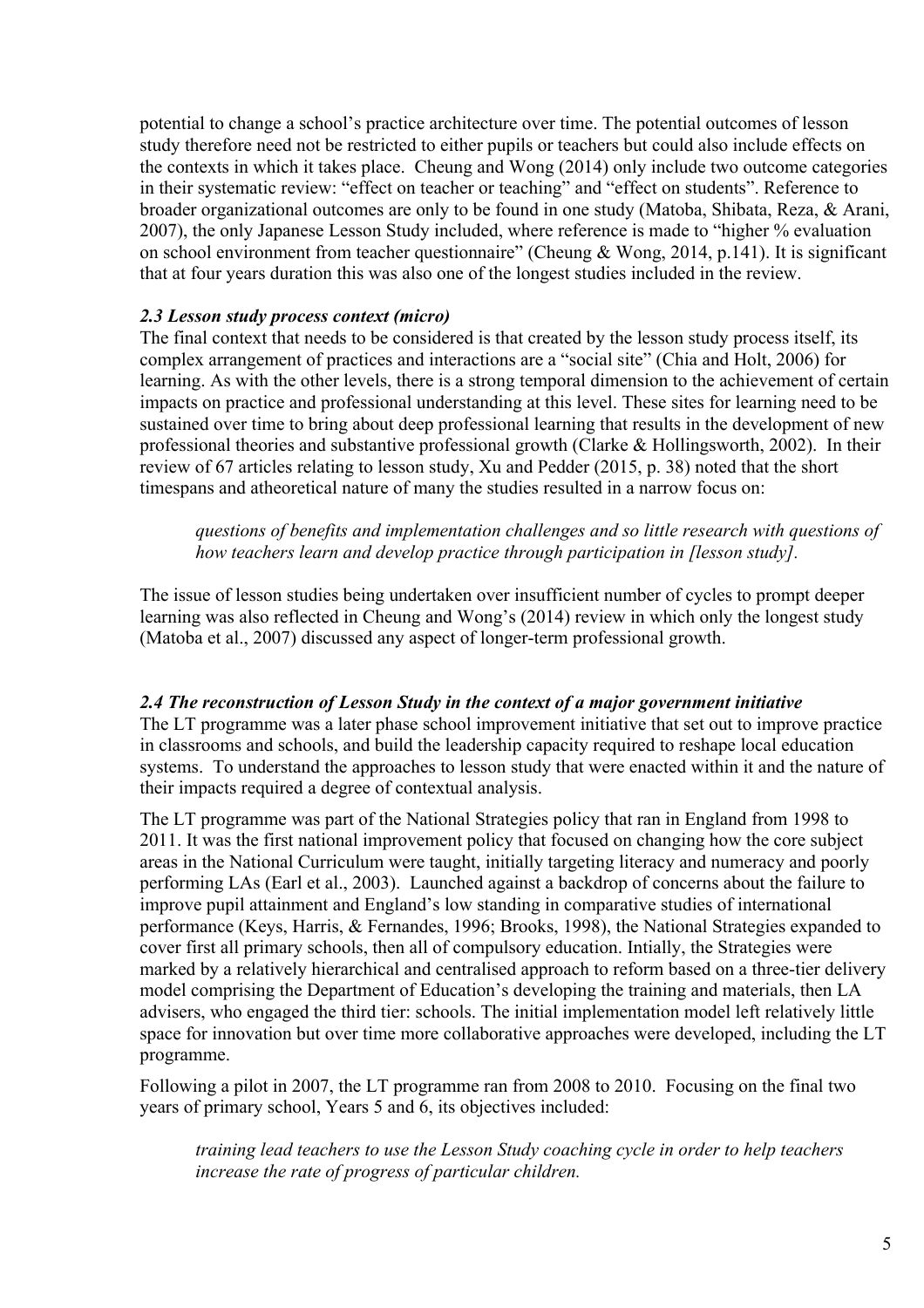Lead teachers were described in documentation from one of the case study authorities as classroom teachers with:

*two or more years' worth of experience in a particular year group and their quality of teaching will have been judged either by Ofsted<sup>2</sup> or their own headteacher as consistently good or better over the preceding academic year.* (Role description, Authority E)

The programme began with 14 LAs regarded as "coasting" in Spring 2008. By its conclusion 92 LAs had engaged in the programme. The guidance provided to LAs for the national roll-out contained materials on planning and evaluating lesson study in Mathematics and Literacy and a broad outline of the lesson study cycle (Figure 1). Lead teachers were funded to make an average of four visits to each teacher. While overall take-up and implementation of lesson study varied across LAs (Dudley, 2012), this research focuses on three LAs which adopted the guidance and implemented it strategically.

# *Insert Fig 1*

The LT programme was constructed on the basis of collaborative professional learning, or schoolled improvement, in that schools with acknowledged expertise in Mathematics and Literacy would be prepared to share this with other schools. The belief that primary schools would be prepared to engage in these types of reform was based on the experience of numerous collaborative initiatives that the English system had recently implemented, such as Excellence in Cities (Ofsted, 2003). The legacy of these programmes was not only a patina of collaborative arrangements in many areas but also a growing awareness among headteachers of the potential benefits of networking (Deloitte & Touche, 2000; Sammons, Mujtaba, Earl, & Gu, 2007). These collaborative programmes were not without their critics and participation in them was motivated by a complex mixture of moral purpose, voluntarism and instrumental pursuit of funding (Ainscow, Muijs, & West, 2006).

# **3. Purpose of the study**

The overall purpose of the study was to assess the LT programme's effectiveness as a "third wave" school improvement initiative (Fullan, 2009; Hargreaves & Shirley 2010), which meant that to be deemed effective it needed to raise teaching and learning standards, while simultaneously developing a local education system's capacity to improve. Capacity development was based on creating cohorts of lead teachers to form supportive relationships between schools using lesson study as a collaborative professional learning process.

The research study had two sets of objectives. The first was to assess the short-term impact of the programme on pupil attainment and the medium-term impact on local systems' capacity to support collaborative professional learning. The impact research questions were:

What evidence was there of short-term effects on pupil outcomes? What evidence was there of any medium-term effects on the professional learning structures and habits in the case study authority areas?

<sup>&</sup>lt;sup>2</sup> The school inspection agency in England.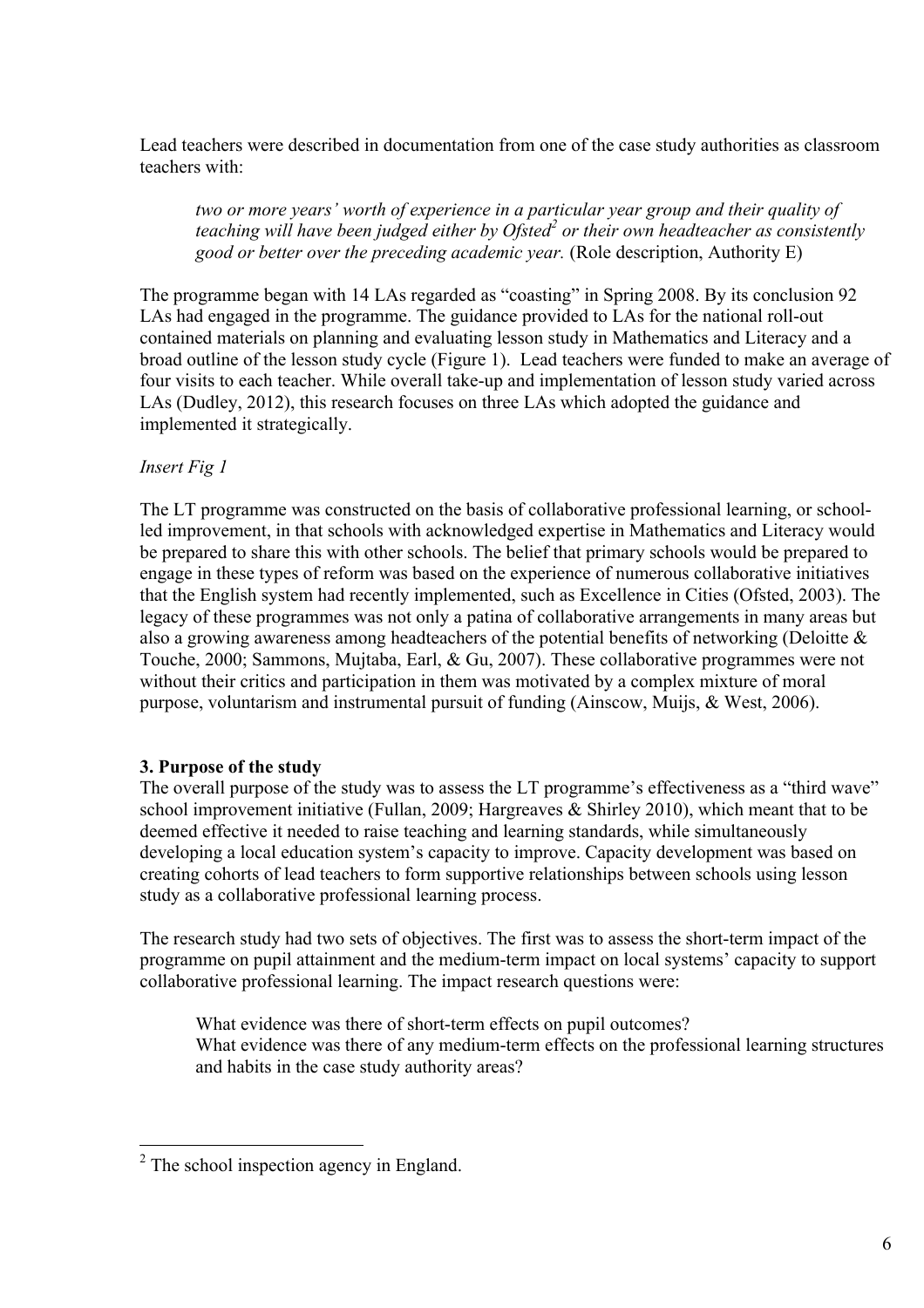The second set of objectives addressed the implementation of the programme, particularly the role context played in determining the way in which lesson study was enacted. The key contexts considered in this instance were the LA; collaborative relationships among the schools involved in the programme; and the interactions between the lead teacher and colleagues. The research questions that underpinned this were:

*Local Authority:* What were key factors that affected LAs' development and implementation of the programme?

*Between and Within schools:* What were the key factors that informed headteachers' decisions to engage with the Leading Teachers programme? *Within classrooms:* What aspects of the lesson study cycle were seen as key in achieving changes in classroom practice?

# **4. Methodology**

The research was designed as a multiple site case study exploring how the LT programme was implemented in three LAs. Each case was bounded by the development of a non-recursive linear path model (Desimone, 2009) that described the key steps between the programme's inception, as designed by the National Strategies, the enactment of the lesson study cycle in classrooms, and its potential impacts. This is outlined in Figure 2.

# *Insert Fig 2*

The use of a logic model approach with a series of illuminative cases (Parlett & Hamilton, 1987) was an attempt to provide two types of insights: firstly, overarching insights into how the interaction of multiple factors, both internal and external to the programme, affected its intended outcomes, including improved pupil attainment; and secondly, context specific insights into the complexity of implementing the programme at a local level (Jolley, 2014).

# *4.1. Analytical framework*

The analytical framework for the three case reports treated the development and implementation of the programme as a process of reconstruction at the three levels, or contexts, which framed the research questions (Bowe, Ball, & Gold, 1992). The cases focused on "enactment" (Ball, Maguire, & Braun, 2012): how a programme or policy is shaped by the interaction of individual and collective agency in overlapping contexts. The case reports were based on a two-stage analytical process adapted from framework analysis (Braun & Clarke, 2006). The initial stage consisted of a thematic analysis of the similarities and differences in the stated experiences of participants at the same level in each context in which the programme was reconstructed. The second stage related these themes to the existing research literature. The intention behind this two-stage analysis process was to capture variations between participants' initial reaction to, and reconstruction of, the programme across the three cases before exploring their significance with reference to the existing knowledge base.

Different aspects of research literature were used to explore each contextual level. At the LA level (macro), the effects of the local history of collaboration on the programme were related to a review of collaborative school improvement programmes (*Author(s), 2007*). Differences in how lesson study was enacted in schools (meso level) used a framework based on a systematic review of collaborative professional development (Cordingley et al., 2003) and research into school-based mentoring of teachers (Hobson, Ashby, Malderez, & Tomlinson, 2009). The in-classroom analysis (micro) was guided by Clarke and Hollingsworth's (2002) "Interconnected Model" of professional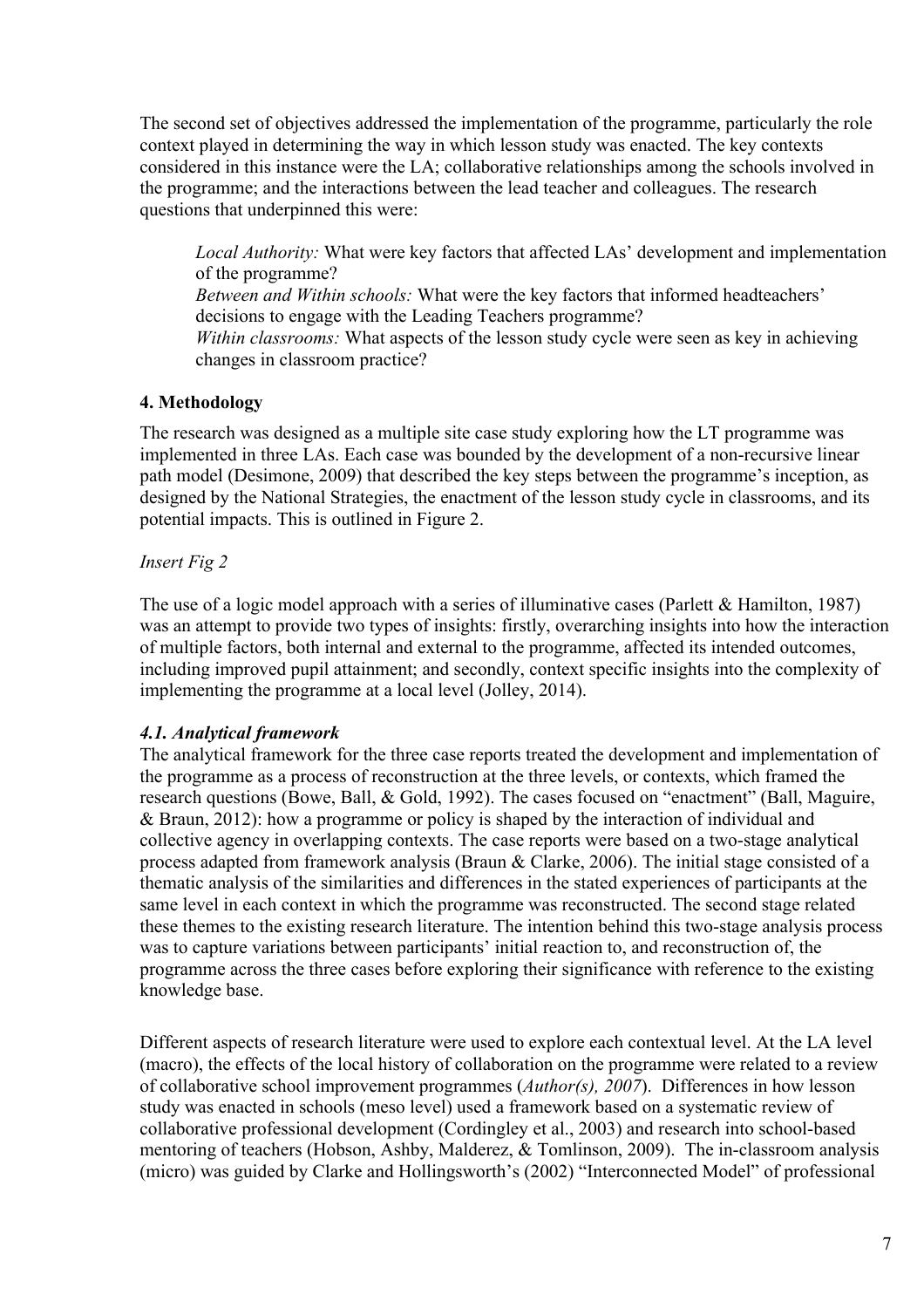learning. The Interconnected Model provided a theoretical formalisation of the lesson study cycle as a process of stimulating links, or interconnections, between different domains of teachers' professional worlds. The model views professional learning as resulting from a complex, non-linear combination of improved understandings, changes to practice and inferences about outcomes for pupils. Its key analytical power lay in the distinction it made between brief professional experimentation that resulted in short lived change sequences and sustained engagement that led to professional learning and growth.

# *4.2. Sampling*

Purposive sampling (Mason, 2002) was used at two levels: LA and school. Authorities were selected on the basis of being involved in the programme for a minimum of two years, improvements in pupil test scores, and their approach to implementation. Secondary criteria were the size of the authorities and the number of schools where pupil performance at Key Stage  $2<sup>3</sup>$  were of concern. Three LAs were selected using these criteria:

- Authority E was selected for the funded programme in December 2007 because it was a large authority of 464 primary schools in which a high percentage of pupils were judged as having made poor progress across Key Stages  $1<sup>4</sup>$  and 2, assessed using contextual value added data (CVA, a statistic developed by government to assess the progress of children over time, incorporating external factors such as age and first language). 70 schools participated in the programme in this LA.
- Authority N was selected for the funded programme in December 2007 because it was a large authority of 295 primary schools, also with poor progress across Key Stages 1 and 2. 51 schools participated in the programme.
- Authority B joined the programme in September 2008. It was a medium-sized LA with 156 schools with over a third of schools (55) identified as making poor progress. 13 schools took part in the programme.

Five supported schools in each authority were selected for the research on the basis of having been involved in the programme for more than one year and improved pupil attainment. The views of LA staff about which schools had typified the approach to the programme were also taken into account. A secondary criterion was that schools which provided lead teachers were also willing to take part in the research. This resulted in a final sample of 22 participant schools.

# *4.3. Data collection and analysis*

In each of the three LAs data collection took a similar form, which involved:

- Semi-structured interviews with LA officers with strategic and operational responsibility for the implementation of the LT programme in their authority. Seven officers were interviewed in the three LAs.
- Semi-structured interviews with headteachers and teachers from "leading" and "supported" schools in each LA. As far as possible these were partnered schools. A total of 21 headteachers, 12 lead teachers and 10 supported teachers were interviewed across the three LAs.
- Documentation, including programme materials, national and local school performance data and existing case studies, were collected from each LA and analysed.

<sup>&</sup>lt;sup>3</sup> For children aged 8-11.

<sup>4</sup> For children aged 5-7.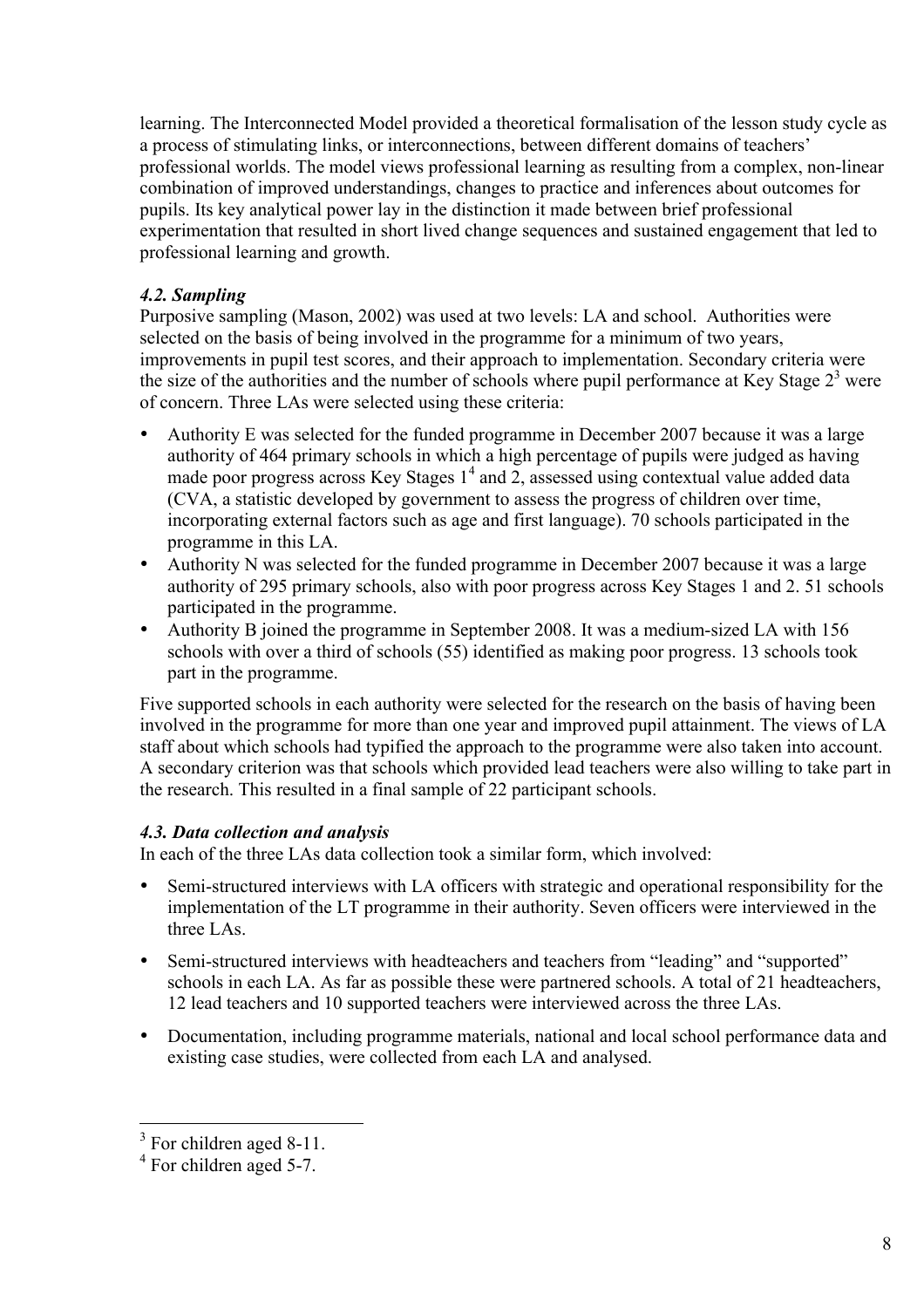A researcher was allocated to each LA, undertook all the interviews and partially transcribed them using an analytical note approach (Miles & Huberman, 1994). As the research took place after the final iteration of the programme, it was not possible to observe classroom practice directly. Evidence of changes to practice was based on documentation provided by LAs and schools and interviews with the teachers involved. Data analysis was undertaken by the three researchers in collaboration. The overall analytical flow followed the general structure of the logic model.

# **5. Results**

The results section is divided into two parts addressing the two overarching objectives of the research results. The first part (5.1) analyses the programme as a "third wave" school improvement initiative with a focus on short-term effects on pupil outcomes and medium-term effects on capacity improvement, in this instance the dispositions of participants to continue leading collaborative professional learning and cross-school working. The second part (5.2) is a contextual analysis of how the LT programme was reconstructed at different levels in each authority and the ways in which this affected how lesson study was enacted across the three LAs and the outcomes that resulted.

# *5.1 Impact of the programme*

# *5.1.1 What evidence was there of short-term effects on pupil outcomes?*

Short-term effects on pupil outcomes were examined by analysing national attainment data supplied by the National Strategies. This indicated that 1175 primary schools were involved in the programme nationally in 2009 and 2010. Analysis was restricted by the fact that the Key Stage 2 data were aggregated at LA level, giving mean percentage scores in each LA for schools in and outside the LT programme. School and pupil level data were not available. This meant that analysis was restricted to calculating weighted mean scores comparing schools in the programme to those not in the programme in the same LAs and comparing the outcomes at LA level. Significance testing was not undertaken because the LA data was population data and the unavailability of school level data meant that effect sizes could not be calculated. LAs were included in the analysis where they had schools both in the programme (LT schools) and outside it (non-LT schools). This resulted in data being analysed for a total of 1147 LT schools and 5728 non-LT schools in 91 LAs. Crosstabulation with national assessment data for 2010 indicated that the analysis involved included 265,412 pupils eligible for Key Stage 2, representing 63 per cent of all such pupils in England in 2010.

The analysis focused on Key Stage 2 results in English, Mathematics, and English and Mathematics combined at Level 4 or above as this was the expected attainment level for all children at the end of Key Stage 2. Analysis indicated that both programme and non-programme schools improved their results in Mathematics and English and Mathematics combined between 2009 and 2010, albeit marginally in some cases (see Appendix A Table 1). Results decreased slightly for non-LT schools in English (by 0.20 percentage points) but increased for LT schools (0.63). The biggest increases in weighted mean scores were for LT schools in Mathematics (2.86) and English and Mathematics combined (2.62). Comparing the weighted mean percentage of children achieving Level 4 in LT and non-LT schools in 2009 and 2010 indicated that while non-LT schools continued to outperform LT schools, LT schools narrowed the gap in all three areas. Again, slightly greater improvements were seen in Mathematics, narrowing the gap by 1.81 percentage points compared to 1.68 in English and Mathematics combined and 0.83 in English, reflecting improvements in Mathematics at Level 4 overall.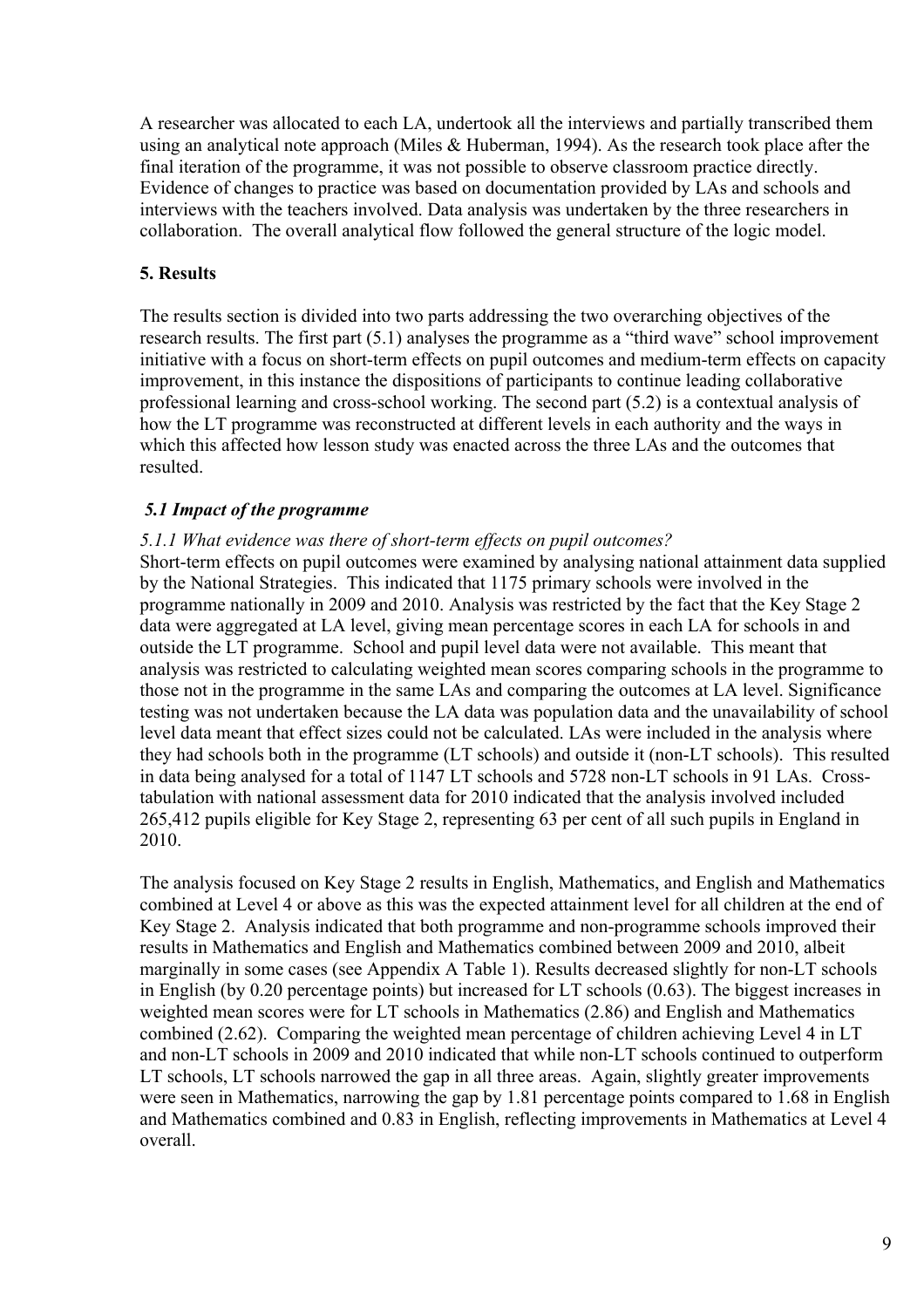The analysis also looked at weighted means for the percentage of pupils achieving Level 5, that is children performing above expected levels. Here, although non-LT schools continued to outperform LT schools as was expected, results increased in all three areas for LT schools, while decreasing for non-LT schools in Mathematics (by 0.83). The biggest increases at Level 5 were in English for both non-LT schools (2.94) and LT schools (2.62) and the increase for LT schools in Mathematics was marginal  $(0.17)$ . Consequently, while LT schools narrowed the gap in Mathematics at Level 5 (by 1.0), the gap increased slightly between 2009 and 2010 in both English (0.33) and English and Mathematics combined (0.06).

In terms of valued added scores, measured by the percentage of pupils making two or more levels of progress from Key Stage 1, results improved for both LT and non-LT schools. The gap in the mean percentage of children making such progress between LT and non-LT schools narrowed in both English (0.52) and Mathematics (1.74) in 2010 (see Appendix A Table 2). Thus, at a national level LT schools' Key Stage 2 results improved in all measures used and narrowed the achievement gap at Level 4 in the three subject areas and in Mathematics at Level 5. This all occurred against a national background in which Ofsted found that teaching and learning was good or outstanding in 69 per cent of primary schools in 2008-09 (Ofsted, 2009) and that teaching was good or outstanding in "over two-thirds" of primary schools in 2010 (Ofsted, 2010). However, the quality of teaching was also found to be highly variable: teaching was found to be only satisfactory in 39 per cent of the 4620 primary schools inspected between September 2009 and August 2010 (Ofsted, 2010).

Scatterplots were created to show the spread of outcomes, comparing the differences between results in 2010 and 2009 for English, Mathematics, and the subjects combined. Figures 3 and 4 indicate the most striking outcomes, both of which are at Level 5. Differences between outcomes for LT schools in each LA are indicated on the x axis, differences for non-LT schools are indicated on the y axis. Figure 3 illustrates the outcomes for English, which had the highest proportion of LAs with mean overall improvements for both LT and non-LT schools (66% - upper right quadrant) and the lowest proportion where results declined for both groups (1 school – lower right quadrant).

# *Insert Fig 3*

Figure 4 indicates the outcomes for Mathematics at Level 5, which had the lowest proportion of LAs with improvements for both LT and non-LT schools (14% - upper right quadrant) and the highest proportion of negative outcomes for both groups (36% - lower right quadrant). Outliers are mostly LAs with low numbers of schools in the programme. The outcomes were more mixed at Level 4 (see Appendix A Figs 5-7) with Mathematics attracting a much higher proportion of overall positive scores for all LT and non-LT schools (60%) than English (34%). This underlines the large amount of variation in the system nationally and the challenges of trying to track and effect change across only two years of measurement.

# *Insert Fig 4*

As already indicated, the fact that the Key Stage 2 data supplied by the National Strategies were not disaggregated below the LA level limited the analysis that could be undertaken for the three case study LAs to exploratory analysis. Of the case study LAs, N had the highest proportion of schools in the programme (27%), compared with 20 per cent in E and 18 per cent in B. All narrowed the performance gap between LT and non-LT schools in English and Mathematics combined at Level 4 or above between 2009 and 2010, by just over 7 per cent in the case of Authority B, and outperformed its geographical region as a whole. Only Authority E narrowed the gap in English and Mathematics combined at Level 5 (see Appendix A Table 4).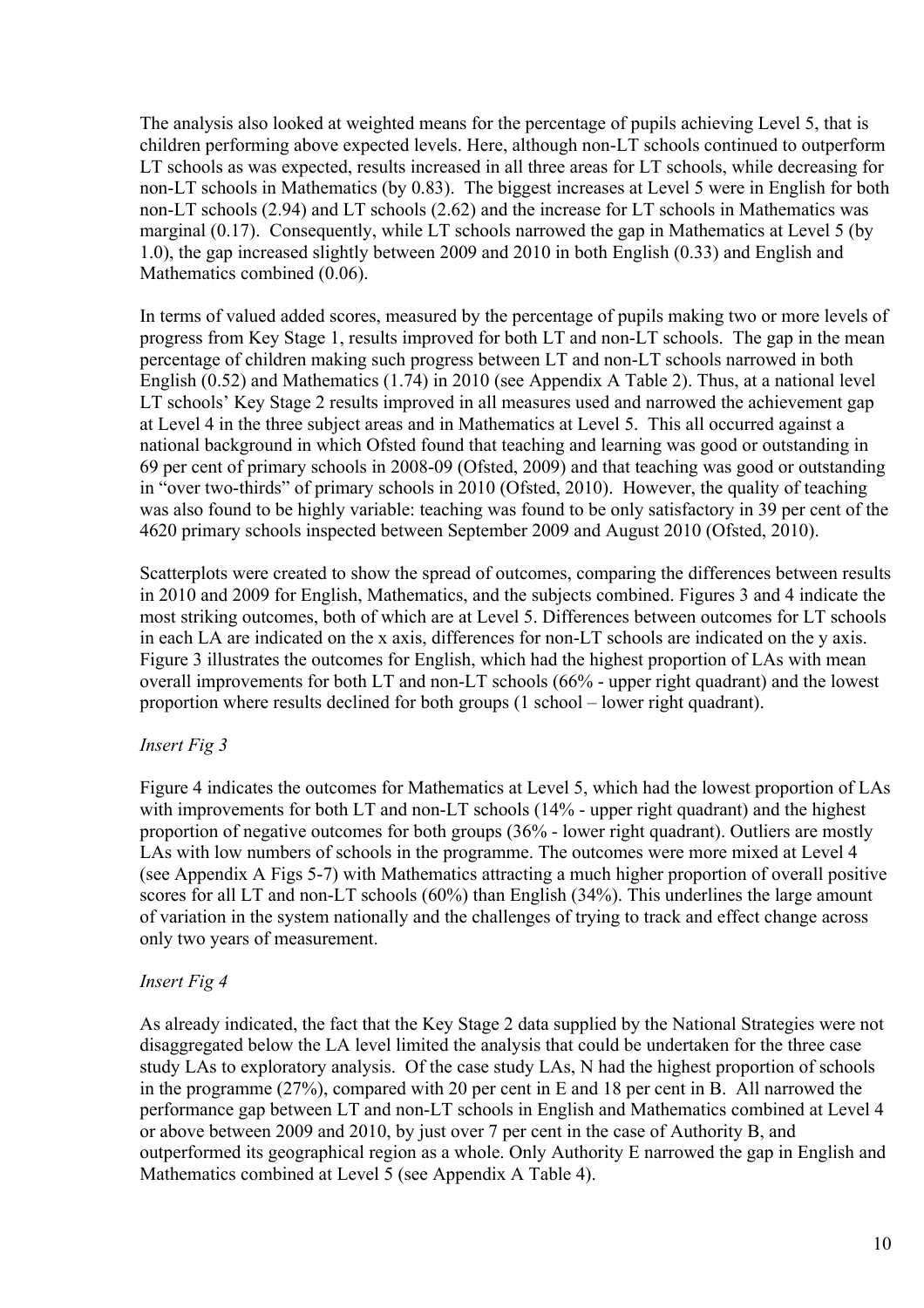The picture was also mixed when the case study LAs' results were examined in more detail. Improvements in Authority B were greatest with LT schools outperforming non-LT schools in all areas (except English and Mathematics combined at Level 5). A similar pattern was evident in Authority N, whereas in E programme schools performed well in Mathematics and English and Mathematics combined at Level 4 but less so in English at both levels. This followed data produced in 2009, when Authority B had been in the programme for only a short time, when Level 4 results for programme schools were significantly below schools not involved (and below programme schools nationally). The selection of schools for inclusion was made more rigorous in Authority B in the second year of the programme to try to improve results. Following this, results improved for programme schools in Authority B in 2010 but the rate of progress in closing the gap slowed in E and N. However, LT schools showed improvements between 2009 and 2010 on all measures in the three LAs. Thus, all of the LAs appear in the upper right quadrant of Figure 3, indicating improvements for both LT and non-LT schools in English at Level 5, but in the lower right quadrant of Figure 4 because while the mean score for LT schools improved in Maths at Level 5, it declined for non-LT schools in all three LAs.

There was a range of different forms of evidence of more general impacts on pupils, mainly generated by LAs' own evaluations and feedback from lead teachers and headteachers. These highlighted enhanced pupil confidence, increased engagement and greater enjoyment. The following free responses from a survey of headteachers in the final year of the programme were fairly typical:

- Improved attitude of pupils with an increase in self-esteem and confidence and a reduction in anxiety around taking the  $SATs^5$ .
- Greater engagement on homework tasks to support preparation for SATs.
- Positive enjoyment of working with a teacher other than their class teacher. (Headteacher Questionnaire Feedback, 2010 Authority N)

# *5.1.2. What evidence was there of any medium-term effects on the professional learning structures and habits in the case study authority areas.*

The analysis of any medium-term impacts on professional learning was based on two types of evidence; the extent to which the programme had affected teachers' beliefs about the potential of collaborative professional learning, and the extent to which it had helped to develop sustained crossschool working and networking.

The extent to which the LT programme affected professional learning structures and networking between schools was difficult to ascertain because of the speed and depth of LA reforms that led to extensive restructuring of professional learning provision locally. However, changes in beliefs about, and dispositions towards, collaborative professional learning associated with the programme were more easily identifiable and there was some evidence of growing recognition of both benefits and costs.

Across all three cases, lead teachers were the most enthusiastic supporters of continuing to learn collaboratively, but their emphasis was on developing their professional networks rather than engaging in substantive school-to-school networking. As LAs withdrew or substantially reduced subject-specialist support, the LT programme had played an increasingly important part in maintaining their professional networks. The approach adopted in authority N, where groups of lead

<sup>&</sup>lt;sup>5</sup> Tests taken by 10 and 11-year olds before they leave primary school at the end of Key Stage 2.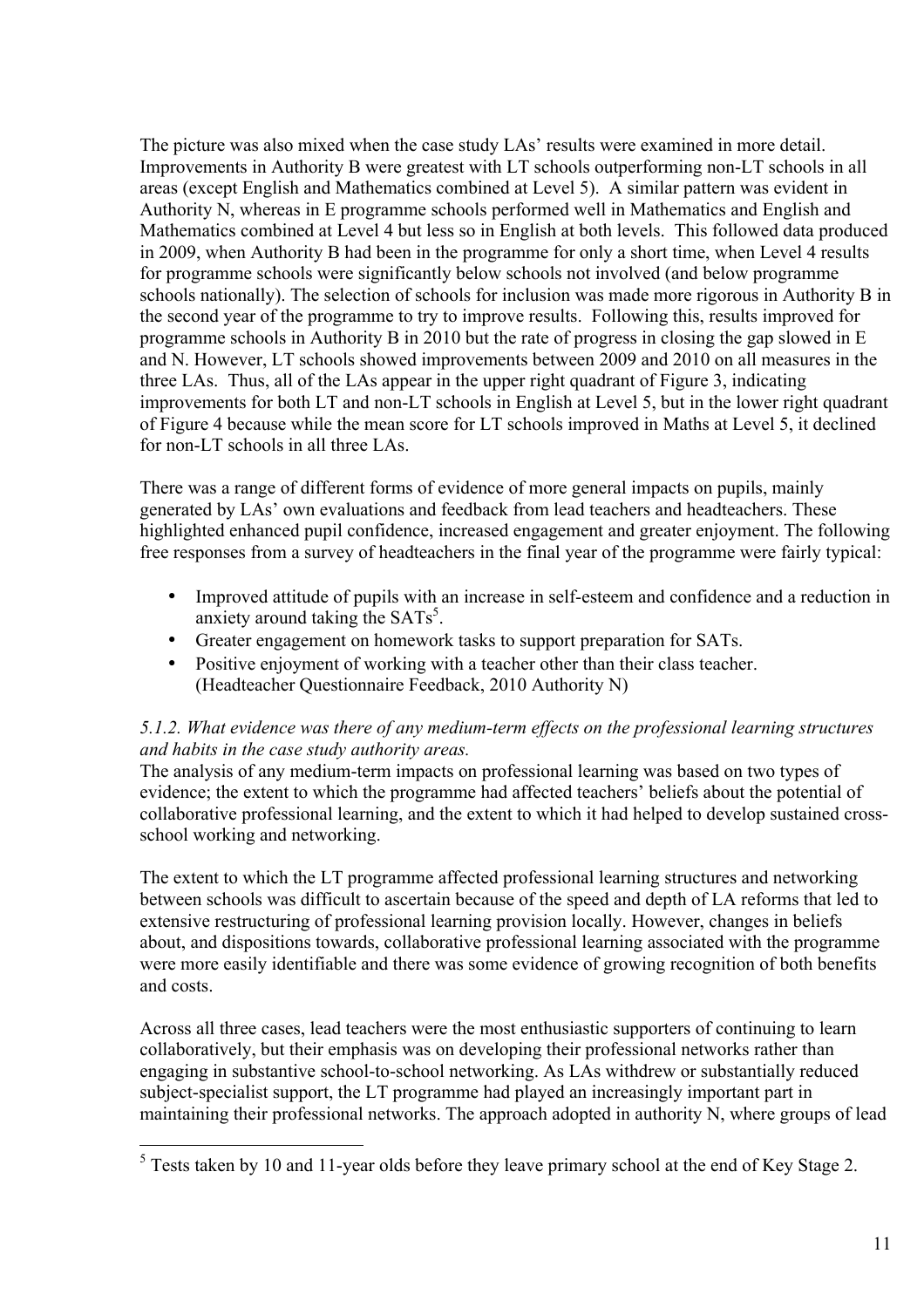and supported teachers attended cluster meetings, appeared particularly effective in developing networks that continued offering subject-specific support long after the programme had finished:

*The project has ended but I would never think twice about contacting them and know whatever they had they would share.* (Supported teacher, N)

Across all three cases, headteachers' commitment to lesson study appeared dependent on continued access to some form of collaborative structure that supported cross-school working, mainly to reduce the cost of working with other schools. Headteachers with more limited experiences of collaborative working were generally less convinced of its benefits and more insistent on continued LA involvement in maintaining cross-school collaborative structures:

*You can collaborate but someone has to say this school can offer that sort of support. If you are not careful you could get within a family of schools and you could all be in the foothills and never reach the top of the mountain.* (Headteacher, N)

#### *5.2. A contextual analysis of the LT programme*

A detailed contextual analysis was undertaken at three levels: LA (macro), school (meso), and within the lesson study cycle itself (micro). The aim was to understand how the ways in which the LT programme had been enacted in the three local education systems had affected the form lesson study had taken, and hence its impacts.

# *5.2.1. What were the key factors that affected LAs' development and implementation of the programme?*

At the macro level, the first key factor in the reconstruction of the LT programme was how LA officers positioned it in their overall school improvement strategy. At the time of the research, central government policy was starting to change and affect the role of LAs. Although still responsible for "failing" schools, LAs were being encouraged to take a less direct role in school improvement and instead to broker enhanced school-to-school support; encourage leaders of high achieving schools to work across the authority and to "federate" with "failing" schools in a shared leadership and governance structure (Chapman & Muijs, 2013). The second key factor was the patina, consisting of school leaders' dispositions towards working collaboratively and the local structures that supported and coordinated improvement efforts, created by the history of school-toschool working in a local system. The third factor was the nature of the school improvement challenges faced within each LA, specifically the number of schools regarded as "failing" (missing national pupil attainment targets) or "coasting" (improving more slowly than other local schools).

Authority N had only recently started to adopt more collaborative forms of school-to-school improvement. Its main strategy was to develop cohorts of lead teachers, of which it already had over 150 before the LT programme was announced, to provide subject specialist support to schools selected by the LA. The LT programme provided an opportunity to expand this offer, mainly to "coasting" schools in the authority. The intention was to involve as many schools as possible in order to promote the benefits of collaborative learning and school-to-school support. Authority E had well-established collaborative approaches to school improvement based around networks of schools which had been involved in cross-school inquiry and improvement initiatives, including lesson study. Authority E's history enabled it to integrate the LT programme within these collaborative structures, through which schools were invited to join the programme. Authority B had a much higher level of "failing" schools than the other two authorities and constructed the programme as means of supplementing its existing improvement work with schools that were failing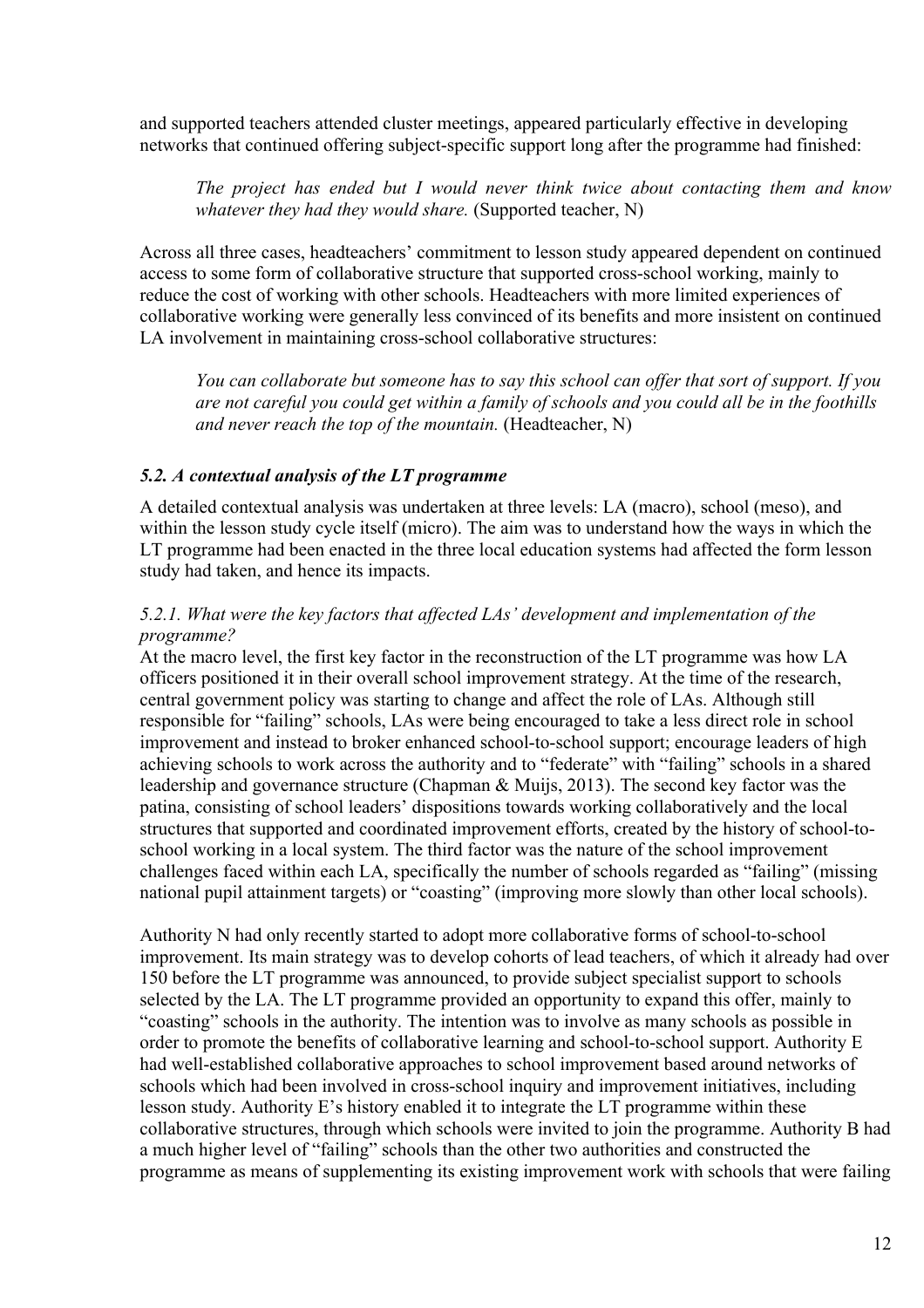or at risk of failing, rather than extending existing collaborative structures. During the period of the programme, lead teachers were used to replace LA officers and consultants as part of an external teams that worked intensively with such schools until their performance improved.

The ways in which the LT programme was reconstructed at this level affected the type of schools that took part, the basis on which they had been recruited and partnered with other schools, and even the structure of the lesson study process. "Lead" and "supported" schools were positioned differently in each LA. In Authority E, existing school networks committed their own resources to extend the period schools worked together on lesson study to nine months, with lead and supported teachers visiting each other's schools. In authority N, the programme was restricted to a period of around three months, prior to pupil testing, with lead teachers working only in the supported school. In Authority B, the cycle normally ran over a mutually agreed number of sessions, often six, as part of more general support framework for schools "at risk".

#### *5.2.2. What were the key factors that informed headteachers' decisions to engage with the Leading Teacher programme?*

Each LA presented the programme differently to school leaders. Authorities N and E explicitly used it to develop more collaborative, school-led approaches to improvement, building on headteachers' prior history of collaboration. In both these LAs, headteachers and lead teachers were concerned that it should not be a "quick fix", booster programme targeted cynically at teachers in the year before national testing, but a genuine opportunity for professional learning. This concern was addressed in Authority E by using the existing collaborative structures of school networks to not only extend the lesson study cycles to nine months but also to apply them to the whole of Key Stage 2. Experienced headteachers in these networks tended to construct the programme in capacity-building terms, seeing clearly identifiable benefits which ranged from improved teacher motivation and reflection to being better able to offer feedback and professional learning in their own school:

#### *A lot of my staff are more valuable out of the classroom than they are in because they're working with other schools.* (Headteacher, E)

Authority N's lack of school-to-school collaborative structures or headteachers with extensive experience of collaborative working meant it did not have the capacity to reshape the programme substantively and so presented it as a pilot, hopeful that the benefits that accrued to individuals and schools would eventually lead to more sustained, school-funded collaboration. In Authority B, building capacity for collaboration was never a key objective and the programme was subsumed into their existing approach to "failing" schools. Headteacher engagement tended to be mandated due to their school's "at risk" status and the programme became part of a short-term external support package focused on immediate impacts on the supported teacher:

*There is nothing better than to have someone with you in the classroom in a kind of handson approach.* (Headteacher, B)

#### *5.2.3. What aspects of the lesson study cycle were seen as key in achieving changes in classroom practice?*

The final (micro) level of analysis, the relationships between lead and supported teachers in classrooms during the lesson study process, was nested within the previous levels. Practitioners across all three authorities entered into a lesson study process that had been positioned differently in the local approach to school improvement. Although schools had become engaged for different reasons, the case studies revealed that practitioners could still exert considerable agency as to how they reconstructed lesson study in the classroom. The following analysis focuses on those aspects of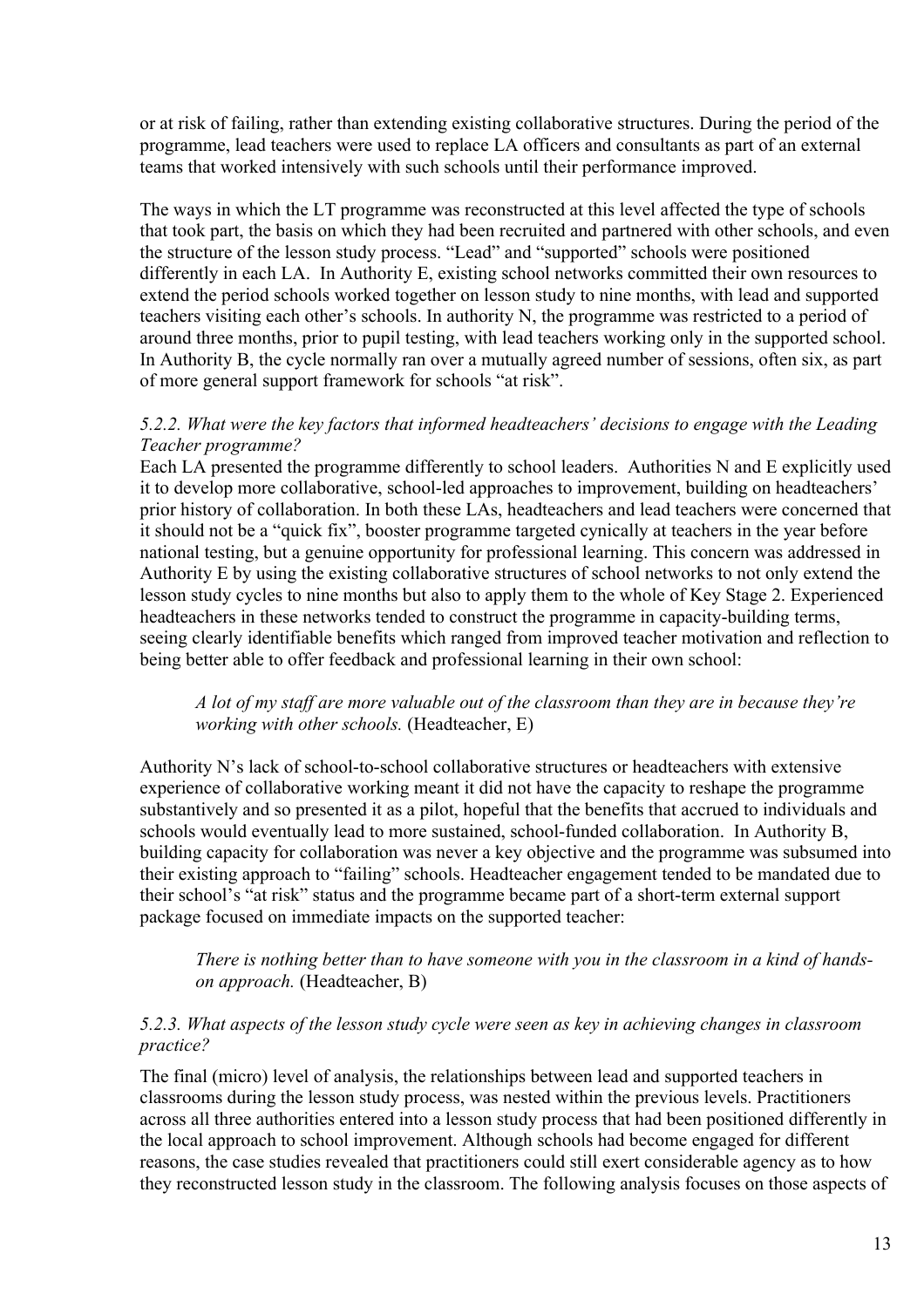the relationships between "lead" and "supported" teachers, and the practices they supported, that were seen as key in facilitating practice experimentation and professional learning.

The LT programme was targeted across LAs to varying degrees which meant that differences in expertise, and effectiveness as measured by pupil attainment, between lead and supported teachers varied. At one end of the spectrum of the relationships between lead and supported teachers they were involved in a mutual process of joint practice development, at the other end the supported teacher was expected to expose far more of their practice and professional concerns than the lead. A consistent theme was that the potential for tension between participating teachers, because of perceived differences in status within their relationships, were ameliorated if **professional autonomy** was valued, particularly when deciding on the focus of the lesson study:

*There were no preconceived ideas or anything. You sit down with your partner school and you discuss the areas you'd like to develop […] It's not just a one-way thing, it's a sharing of ideas.* (Lead teacher, Authority E)

It was this sense of professional autonomy and collaborative endeavour that appeared key to the acceptance of the programme in the classrooms of supported teachers and disposed them towards risk-taking and innovation. Autonomy was more likely to be expressed in relationships and practices based on creating opportunities for mutual learning, rather than deficit or one-sided expert coaching models:

*The success was mainly due to the quality of the leading teacher. The leading teacher confirmed their good practice and the positive and successful relationship with the leading teacher was the best resource of all. (Leading Teacher Evaluation, 2010, Authority N)* 

The second cross-case theme was the importance of facilitating **professional dialogue**, linked to the reflecting on practice and its outcomes:

*When do you ever sit down and talk to someone about your lesson you did that day?* (Lead teacher, Authority E).

A lesson study cycle can potentially support professional dialogue around a number of issues, such as specific children's learning needs, meeting these needs, creating teaching materials, and evaluating interventions. The short periods of co-teaching, and the use of reference groups, which were present more frequently within the extended lesson study cycles in LA E were regarded as particularly effective in structuring dialogues that prompted reflection and the articulation of professional theories around the links between classroom practices and pupil learning:

*You pick up so much from each other - the skill of focusing on target children and making sure they're progressing.* (Lead teacher, Authority E).

In contrast, the truncated forms of lesson study that took place in the more pressurised context of "failing" schools in LA B resulted in lead teachers feeling they had to share as much of their expertise as possible, rather than engaging in dialogue, and mutual observation tended to lose out to extended modelling of practices. Lead teachers in authority B felt that such exchanges were less likely to result in sustained changes to classroom practice or new professional insights.

The final theme of lead teachers' **professional disposition** arose from analysis of their perceived role and how this compared with supported colleagues' views of the types of interactions they had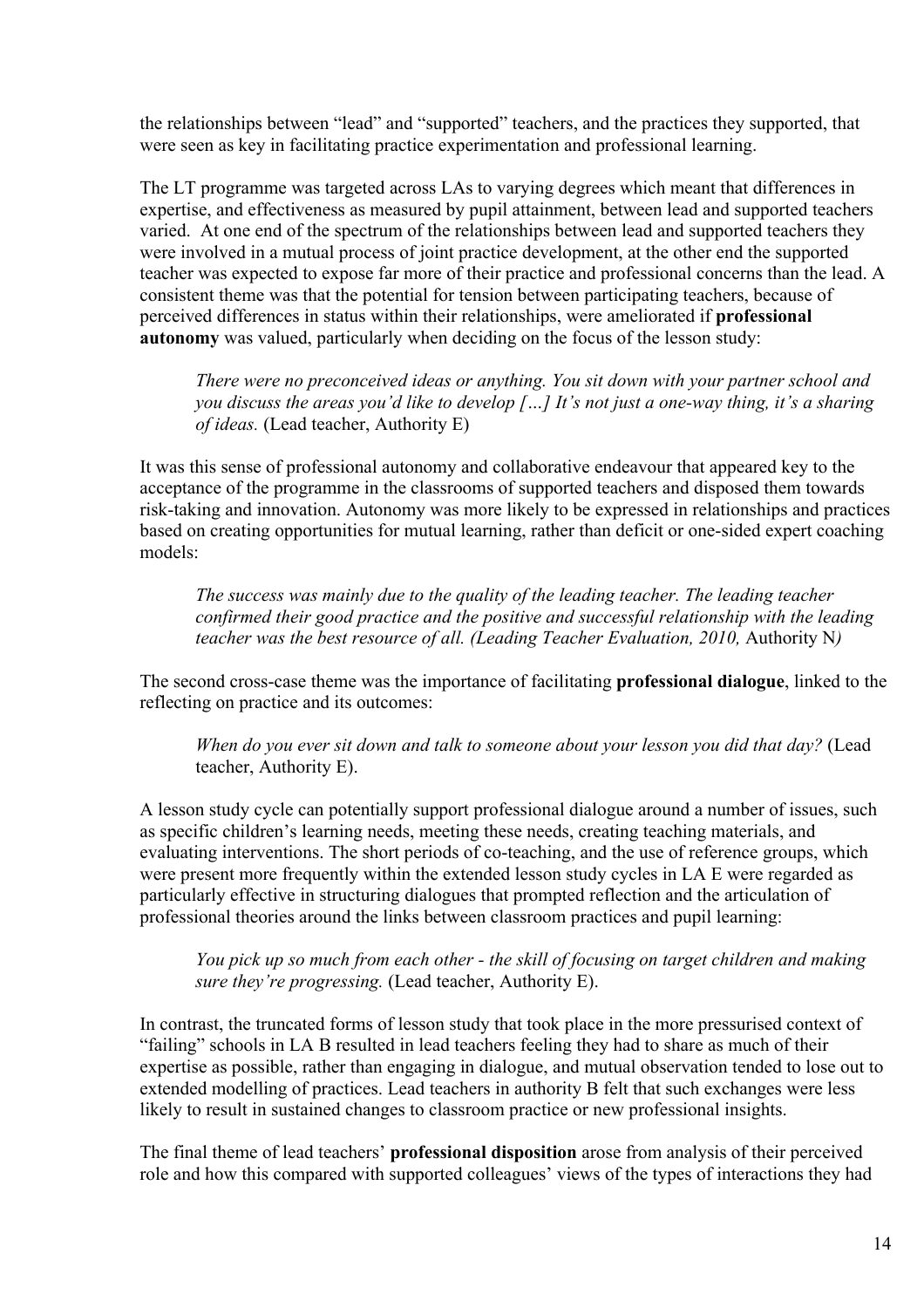found supportive. Initially, the analysis revealed relatively little beyond broad a recognition of what one lead teacher called:

*a conglomeration of roles […] Partly you are going in as a troubleshooter, partly you are going in as a friend and colleague*. (Lead teacher, Authority N).

Further analysis highlighted a mixture of attitudes, values and demeanours that participants believed constituted the dispositions required to establish productive learning relationships. Three dispositions were highlighted across the case studies:

- adopting a non-confrontational stance to professional learning characterised by questions such as "*have you ever tried this way of doing it?"* (Lead teacher, Authority N).
- being open and sharing failures: "*You need to be a risk taker and not afraid to have a go"* (Lead teacher, Authority B).
- motivating teachers through demonstrating enthusiasm for their subject and learning in general: "*He was so passionate about Mathematics […] that you wanted to take that idea and run back to the classroom and start using it there and then"* (Supported teacher, N).

These dispositions were consistent with research on effective mentoring (Hobson et al., 2009), although a key missing element was challenging low expectations or poor practice. Lead teachers, especially those involved in truncated cycles, reported feeling uncomfortable about challenging certain practices and norms if there was insufficient time to address them in practice.

# **6. Discussion**

The research set out to answer two sets of questions that addressed different aspects of the impact of involvement in lesson study on pupils, teachers and the contexts in which they worked. Did it make a difference to pupil attainment and did it enhance the capacity for profession learning in local systems?

In each LA and nationally, analysis of pupil test results indicated that LT schools demonstrated gains, significant in some subject areas, in pupil attainment and narrowed the performance gap with non-programme schools in most areas measured. These outcomes need to be seen in the context of the factors LAs used to identify schools for the LT programme. Alongside issues such as insufficient capacity to lead improvement, schools were targeted for inclusion following poor progress in attainment at Key Stage 2 or CVA scores. In such LAs, it would not be expected that programme schools would be able to close the gap completely with non-programme schools in such a short space of time. In Authority B, which had large numbers of schools with pupils making poor progress across Key Stage 2, the programme was used to supplement and expand its "traditional" work with low performing schools. Despite operating in some of the most pressurised contexts with truncated lesson study cycles, some of the largest initial gains in pupil achievement were achieved in this authority. As programme schools were working from a lower baseline these initial gains might be easier to achieve than in non-programme schools, and the relative levelling-off in programme schools' progress was indicative that these initial gains were unsustainable. Even so, the continuing improvement in both results and programme schools relative performance to non-programme schools in authorities E and N suggest that involvement in lesson study was associated with gains in pupil attainment over time.

The extent to which the LT programme had any medium-term effects on a local system's capacity to improve was difficult to ascertain due to national reforms to LAs, which disrupted existing professional learning structures and were likely to have overwhelmed any impacts of engagement in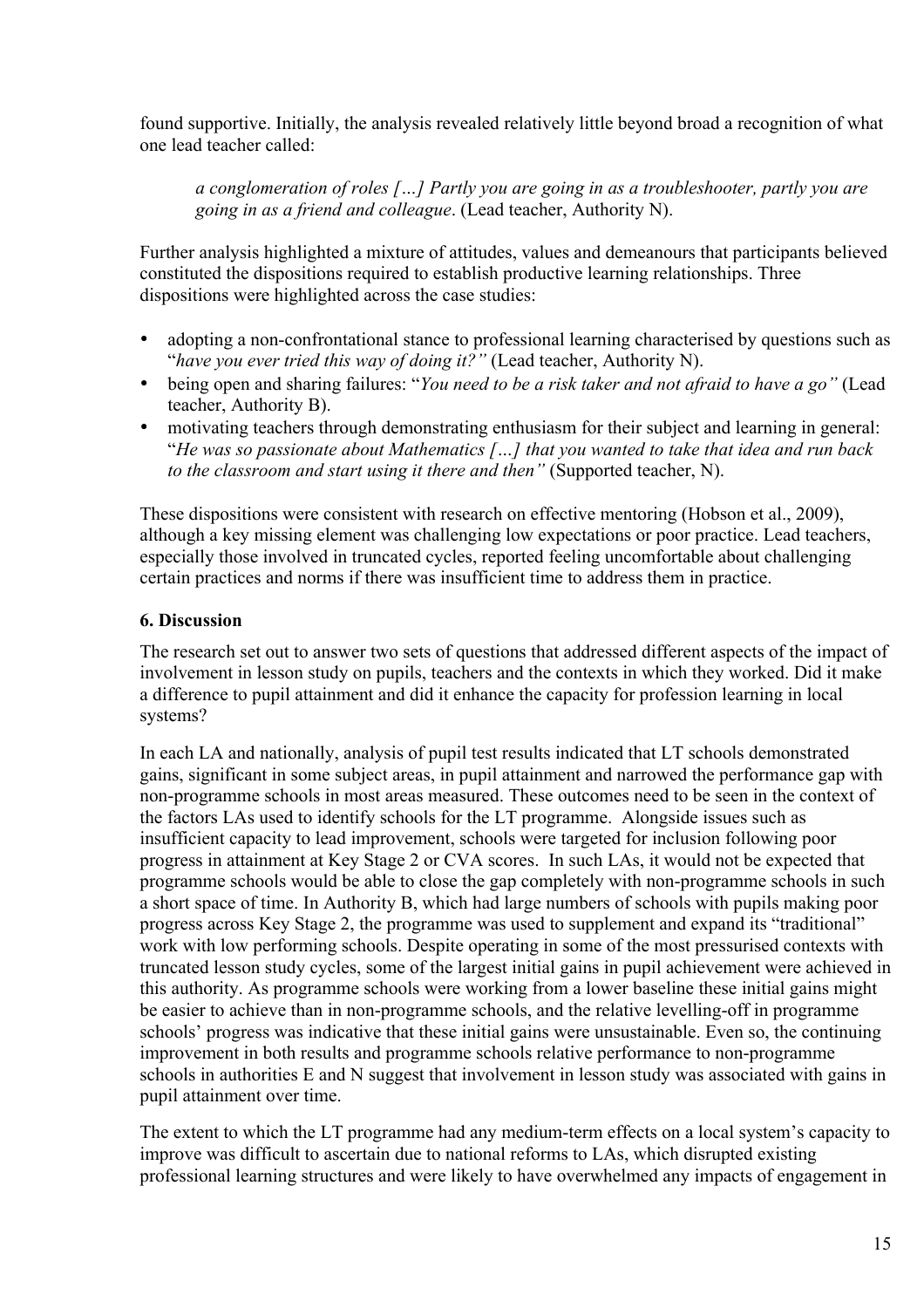lesson study. The research indicated that attempts to embed cross-school lesson study cycles benefitted from pre-existing collaborative structures and supportive system contexts. There was some evidence that involvement in lesson study could at least temporarily reconfigure practice architectures in schools, making them more supportive of this form of professional learning. Positive changes in leaders and practitioners' beliefs about, and dispositions towards, lesson study as a collaborative professional learning process were identified and revealed a growing recognition of both its benefits and costs.

The overarching findings raised further questions about the extent to which a lesson study process that had resulted in increased pupil attainment necessarily prompted deep professional learning. This question arose in part because of how in LA B accountability pressures had restricted the nature of the relationships between "lead" and "supported" teachers within a truncated lesson study cycle, but this had still contributed to significant improvements in pupil outcomes. The use of Clarke and Hollingsworth's (2002) model of professional learning to analyse the case studies had undermined any simplistic notions linking improvements in pupil outcomes to professional learning.

The multi-level contextual cross-case analysis provided insights into how the reconstruction of the LT programme in each authority had affected the way in which the lesson study was enacted, and hence the nature of professional learning it supported. Firstly, the LT programme was positioned differently within each LA's overall school improvement strategy. The strategies ranged from shortterm interventions by LA based teams that targeted schools at risk of failure, to those based on mutual support brokered by the LA within networks of local schools. Positioning the programme within these strategies directly influenced the length of lesson cycles and patterns of classroom visits between participants, and indirectly shaped their interactions by surrounding them in contrasting professional discourses, from being a "quick fix" to deal with low pupil attainment to an opportunity to extend collaborative professional learning.

Setting lesson study in the context of a targeted school-based intervention in a high accountability system increased the pressures and constraints on both lead and supported teachers. When the outcomes being sought were heavily influenced by the requirement to hit pupil floor targets, and expressed solely in improved levels of attainment, there was an unwillingness to engage in innovation, risk-taking and the forms of dialogue required to prompt professional learning (Harrison, 2004). The cases illustrated how in some contexts the relationship between participants became one of expert coaching (Lord, Atkinson, & Mitchell, 2008), with a focus on raising attainment that limited the nature of professional learning. Lead teachers involved in a lesson study cycle with a "failing" school felt under pressure to share their existing expertise and struggled to create the types of professional relationships where they could prompt supported teachers to reflect on misconceptions and poor practice.

The macro and meso level analysis illustrated the extent to which the lesson study process was prefigured by contextual factors in each LA. The micro level analysis revealed that there was still considerable leeway for practitioners to express their professional agency as to how lesson study was enacted in classrooms. As a site of professional learning, lesson study appeared relatively resilient to the influence of certain external factors if the relationships between participants were marked by professional autonomy, opportunities for focussed dialogue, and a shared disposition towards openness and non-confrontation.

# **7. Conclusions**

International research has provided some evidence that lesson study is a powerful professional learning process (Xu & Pedder, 2015) that can be adapted to meet the needs of a range of teachers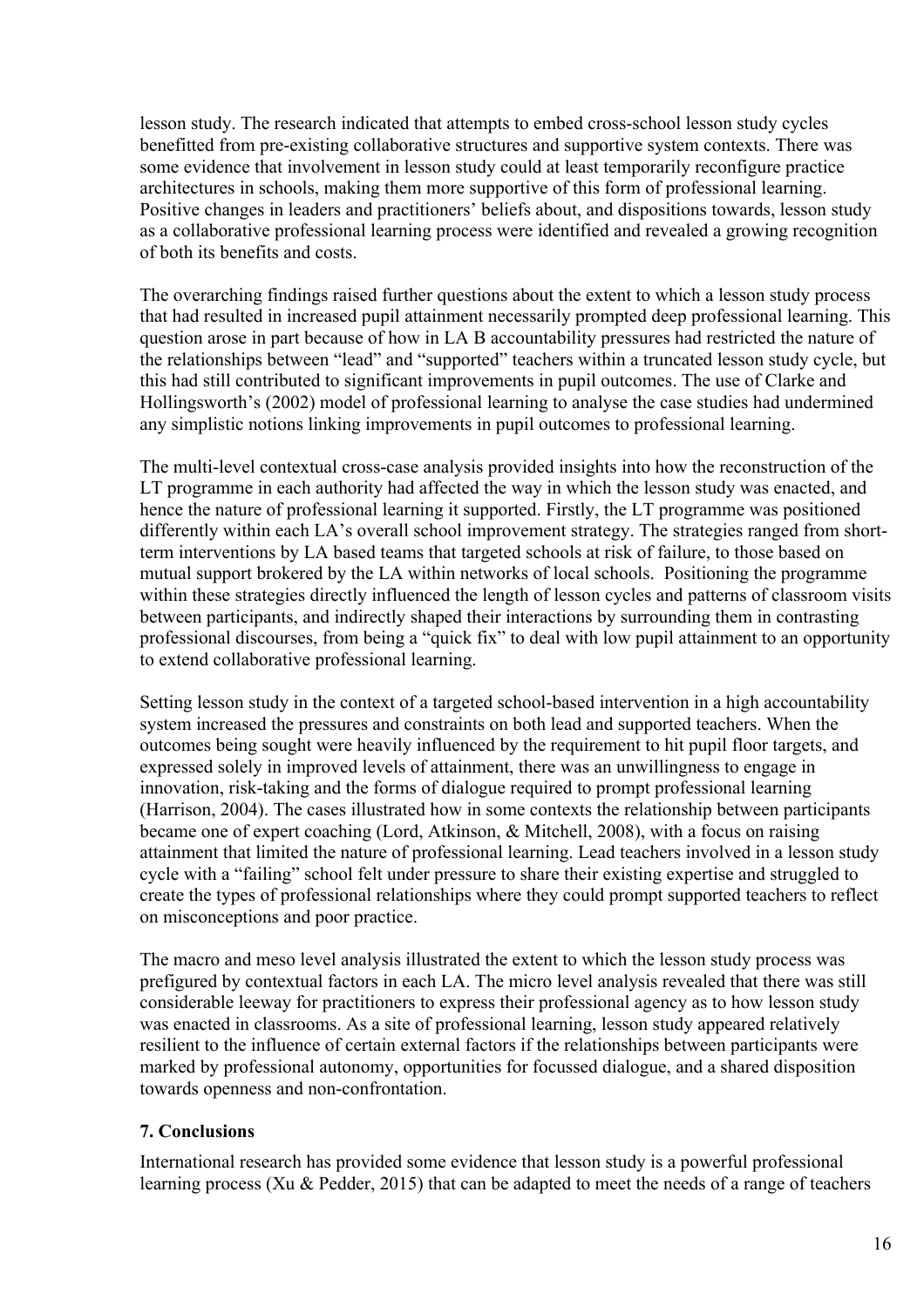and fulfil a number of professional learning outcomes (Saito, 2012). The versatility and adaptability of lesson study means that the question of what are its "core" elements still remains of theoretical and practical interest.

Lesson study as a global phenomenon has been taken up across numerous education systems, resulting in White and Lim (2008, p. 916) believing that it has become *"an umbrella term for a variety of adaptations"*. As lesson study programmes attract government attention, and funding, the issues around what constitutes a lesson study have become re-cast. The adaptation of lesson study would now appear to be driven by wider systemic and contextual factors than simply its reinterpretation by enthusiastic researchers and early adopting practitioners. As this research and others have indicated (Akiba & Wilkinson, 2016) when lesson study is positioned within governmental improvement strategies it can result in different forms of modification. Direct modifications to the nature of the process can arise due to structural factors within systems and organisations, such as the availability of funding or existing power relationships between groups. Indirect modifications, as to what being involved in a lesson study means to a practitioner and the status it is given, occur due to socio-cultural factors such as the discourses surrounding a governmental improvement strategy or traditional practices around professional learning.

A growing trend towards the deliberate adaptation, or modification, of lesson study, due to its increased integration within government policy agendas gives a degree of urgency to our critique of current research. The benefits of adopting a more critical contextual analysis of a lesson study initiative would include:

- avoiding a narrow debate around whether it is a lesson study by focussing on core practices by giving consideration to the wider characteristic effects being sought at different levels of a system by those who are promoting it;
- greater recognition of how the impact of lesson study arises from the emergence and interaction of various effects or outcomes, both within and across the levels of a system;
- moving research towards a consideration of the contextual factors, at different levels within a system, which support the development and sustainability of lesson study.

Calls for further research into how lesson study helps teachers learn (Xu & Pedder, 2015) will need to be set within a critical understanding of how as a social learning process it is inextricably linked to the contexts in which it is enacted. The modifications of lesson study being promoted should be examined as to whether they will provide teachers with the opportunity to develop the necessary professional agency, individual and collective, to support each others learning and reconfigure the practices that surround them in order improve teaching and learning.

8974 words (excluding references tables and figures)

#### **References**

Ainscow, M. Muijs, D., & West, M. (2006). Collaboration as a strategy for improving schools in challenging circumstances. *Improving Schools, 9*(3), 192-202.

Akiba, M., & Wilkinson, B. (2016). Adopting an international innovation for teacher professional development: State and district approaches to Lesson Study in Florida. *Journal of Teacher Education, 67*(1), 74 –93.

Author(s) et al. (2009). Details removed for peer review.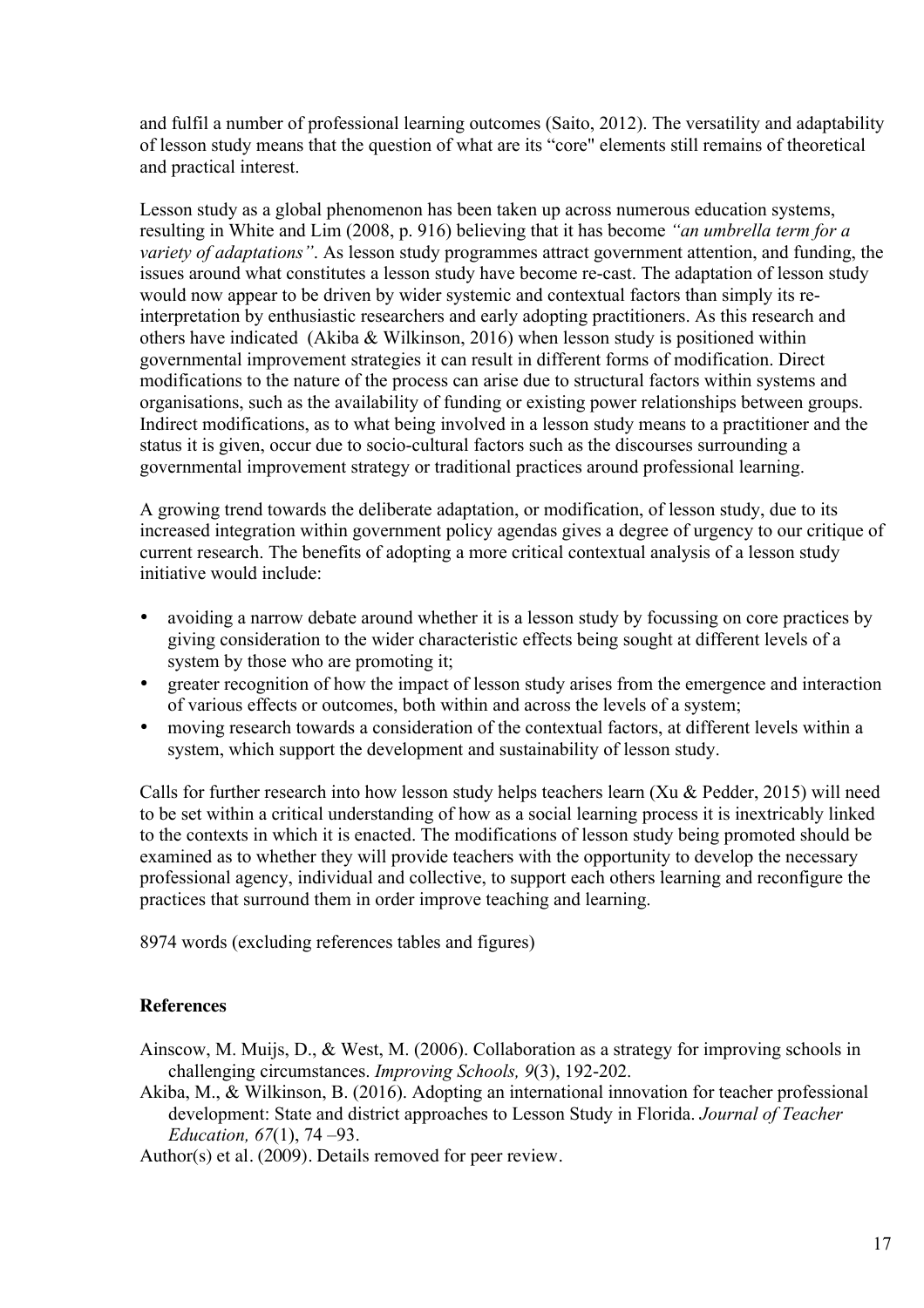Author(s) (2007). Details removed for peer review.

- Ball, S.J., Maguire, M., & Braun, A. (2012). *How schools do policy: Policy enactments in secondary schools.* London: Routledge, Taylor and Francis Group.
- Bickford, H.L. (2010). One school's cautious use of classroom walk-throughs. *The School Administrator, 10*(67), 20-21.
- Bowe, R., Ball, S. J., & Gold, A. (1992). *Reforming education and changing schools: Case studies in policy sociology*. London: Routledge.
- Braun, V., & Clarke, V. (2006). Using thematic analysis in psychology. *Qualitative Research in Psychology*, *3*(2), 77-101.
- Brooks, G. (1998). Trends in standards of literacy in the United Kingdom 1948- 1996. *Topic, 19*(1), 1-10.
- Chapman, C., & Muijs, D. (2013). Collaborative school turnaround: A study of the impact of school federations on student outcomes. *Leadership and Policy in Schools, 12*(3), 200-226.
- Cheng, E.C.K., & Ling, L.M. (2013). *The approach of learning study: Its origin and implications. OECD education working papers No. 94*. Paris: OECD Publishing.
- Cheung, W.M., & Wong, W.Y., (2014). Does lesson study work? A systematic review on the effects of lesson study and learning study on teachers and students. *International Journal for Lesson and Learning Studies*, *3*(2), 137-149.
- Chia, R., & Holt, R. (2006). Strategy as practical coping: A Heideggerian perspective. *Organizational Studies, 27*(5), 635-655.
- Chokshi, S. & Fernandez, C. (2004). Challenges to importing Japanese lesson study: Concerns, misconceptions, and nuances. *Phi Delta Kappan*, *85*(7), 520–5.
- City, E., Elmore, R., Fiarman, S., & Teitel, L. (2009). *Instructional rounds in education: A network approach to improving teaching and learning*. Boston, MA: Harvard Education Press.
- Clarke, D., & Hollingsworth, H. (2002). Elaborating a model of teacher professional growth. *Teaching and Teacher Education, 18*(8), 947–967.
- Cordingley, P., Bell, M., Rundell, B., & Evans, D. (2003). *The impact of collaborative CPD on classroom teaching and learning.* In Research Evidence in Education Library. London: EPPI Centre, Social Science Research Unit, Institute of Education, University of London.
- Deloitte and Touche (2000). *Evaluation of European school partnerships under Comenius action 1 & Lingua action E*. London: Deloitte and Touche.
- Department for Education (2010). *The importance of teaching: The schools white paper 2010*. London: DfE.
- Desimone, L. (2009). Improving impact studies of teachers' professional development: Toward better conceptualizations and measures. *Educational Researcher, 38*(3), 181-199.
- Dudley, P. (2012). Lesson study in England: From school networks to national policy. *International Journal for Lesson and Learning Studies*, *1*(1), 85-100.
- Dudley, P. (2013). Teacher learning in lesson study: What interaction-level discourse analysis revealed about how teachers utilised imagination, tacit knowledge of teaching and fresh evidence of pupils learning, to develop practice knowledge and so enhance their pupils' learning. *Teaching and Teacher Education, 34,*107-121.
- Dudley, P. (2014). *Lesson study: Professional learning for our time, a resume.* Retrieved from http://lessonstudy.co.uk.
- Earl, L., Watson, N., Levin, B., Leithwood, K., Fullan, M., & Torrance, N., (2003). *Watching and learning 3: Final report of the external evaluation of England's national literacy and numeracy strategies*. London: DfES.
- Ermeling, B.A., & Graff-Ermeling, G. (2014). Learning to learn from teaching: A first-hand account of lesson study in Japan. *International Journal for Lesson and Learning Studies*, *3*(2), 170-191.
- Fullan, M. (2009). Large scale reform comes of age. *Journal of Educational Change, 10*, 101-113.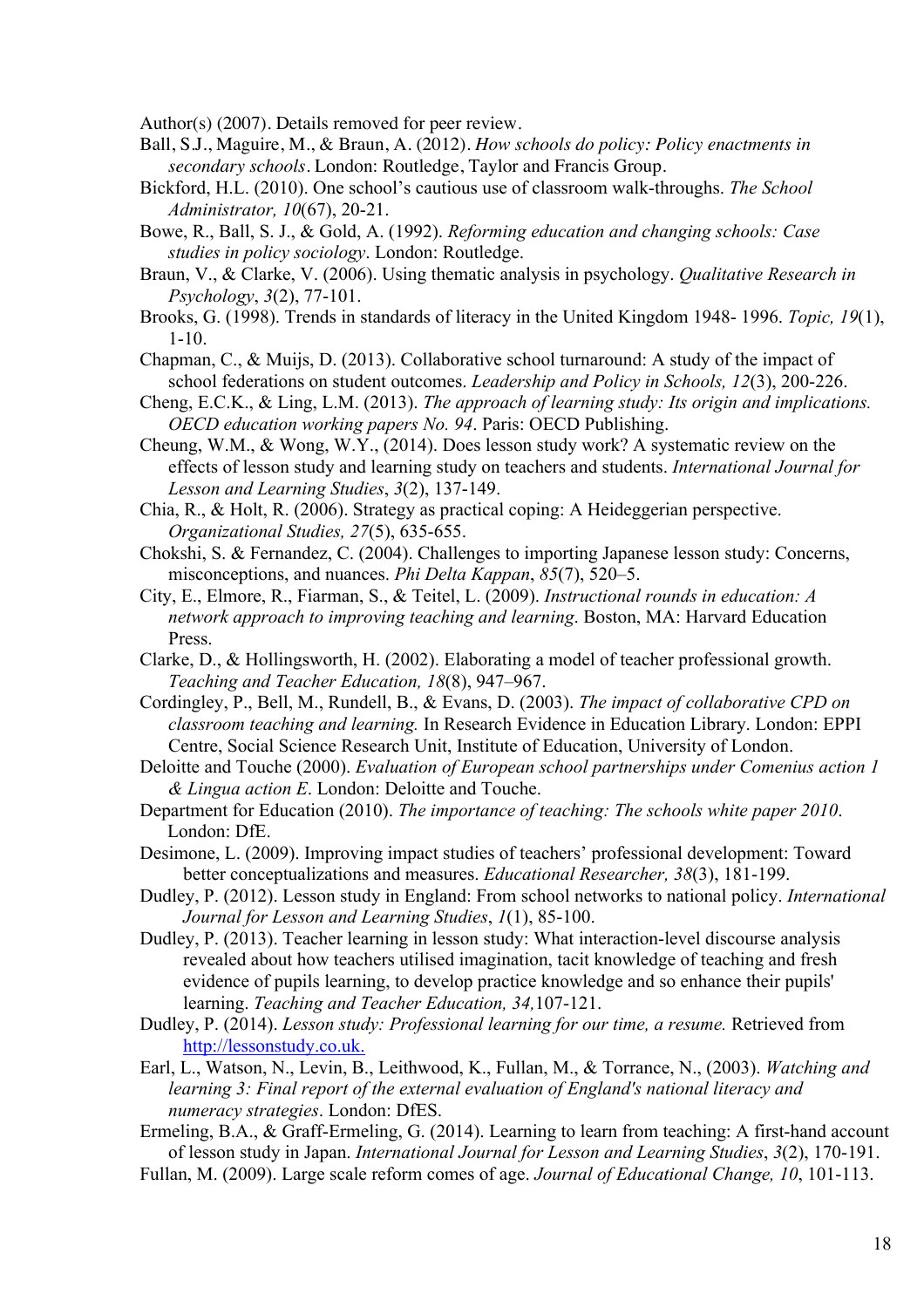- Hammerness, K., Darling-Hammond, L., Bransford, J., Berliner, D., Cochran-Smith, M., McDonald, M., & Zeichner, K. (2005). How teachers learn and develop. In L. Darling-Hammond (Ed.), *Preparing teachers for a changing world: What teachers should learn and be able to do* (pp. 358-389). San Francisco: John Wiley & Sons.
- Hargreaves, A., & Shirley D. (2010). *The fourth way.* Thousand Oaks, CA: Corwin Press.
- Hargreaves, D.H. (2010) *Creating a self-improving system.* Nottingham: National College for School Leadership.
- Harris, A. (2002). *School improvement. What's in it for schools?* London: Routledge.
- Harris, A., & Chrispeels, J. (Eds.), (2008) *International perspectives on school improvement*. London: Routledge Falmer.
- Harrison, J.K. (2004). Encouraging professional autonomy: Reflective practice and the beginning teacher. *Education 3-13, 32*(3), 10–18.
- Hopkins, D. (2003). *School improvement for real*. London: Routledge.
- Hopkins, D. (2016). School improvement and system reform. In C. Chapman, D. Muijs, D.
- Reynolds, P. Sammons, & C. Teddlie (Eds.), *The Routledge international handbook of educational effectiveness and improvement* (pp. 124-148)*.* London: Routledge.
- Hobson, A.J., Ashby, P., Malderez, A., & Tomlinson, P.D. (2009). Mentoring beginning teachers: What we know and what we don't. *Teaching and Teacher Education, 25*(1), 207-216.
- Jolley, G. (2014). Evaluating complex community-based health promotion: Addressing the Challenges. *Evaluation and Program Planning, 45*, 71-81.
- Kemmis S., & Grootenboer, P. (2008). Situating praxis in practice: Practice architectures and the cultural social and material conditions for practice. In S. Kemmis & T.J. Smith (Eds.), *Enabling praxis: Challenges for education* (pp. 37-62)*.* Rotterdam: Sense.
- Kemmis, S., Wilkinson J. Edwards-Groves, C., Hardy, I., Grootenboer, P., & Bristol, L. (2014). *Changing practices, changing education*. Singapore: Springer.
- Keys, W., Harris, S., & Fernandes, C. (1996). *Third international mathematics and science study: First national report part 1. Achievement in mathematics at age 13 in England.* Slough: NFER.
- Koelner, K., & Jacobs, J. (2015). Distinguishing models of professional development: The case of an adaptive model's impact on teachers' knowledge, instruction, and student achievement. *Journal of Teacher Education*, *66*(1), 51-67.
- Lewis, C., Perry, R., & Hurd, J. (2004). A deeper look at lesson study. *Educational Leadership, 61*(5), 18–23.
- Lieberman, J. (2009). Reinventing teacher professional norms and identities: The role of lesson study and learning communities. *Professional Development in Education, 35*(1), 83-99.
- Ling, T. (2012). Evaluating complex and unfolding interventions in real time. *Evaluation, 18*(1), 79- 91.
- Lord, P., Atkinson, M., & Mitchell, H. (2008). *Mentoring and coaching for professionals: A study of the research evidence.* London: The Training and Development Agency for Schools.

Mason, J. (2002). *Qualitative researching* (2<sup>nd</sup> ed.). London: Sage.

- Matoba, M., Shibata, Y., Reza, M., & Arani, S. (2007). School-university partnerships: A new recipe for creating professional knowledge in school. *Educational Research, Policy and Practice, 6* (1), 55-65.
- Maughan, S. Teeman, D., & Wilson, R. (2012). *What leads to positive change in teaching practice?* Slough: National Foundation for Educational Research.
- Miles, M. B., & Huberman, A. M. (1994). *Qualitative data analysis: An expanded sourcebook* (2<sup>nd</sup> ed.). Thousand Oaks, CA: Sage.
- Mourshed, M. Chijioke, C., & Barber, M. (2010). *How the world's most improved school systems keep getting better.* London: McKinsey & Company.
- Mowles, C. (2014). Complex, but not quite complex enough: The turn to the complexity sciences in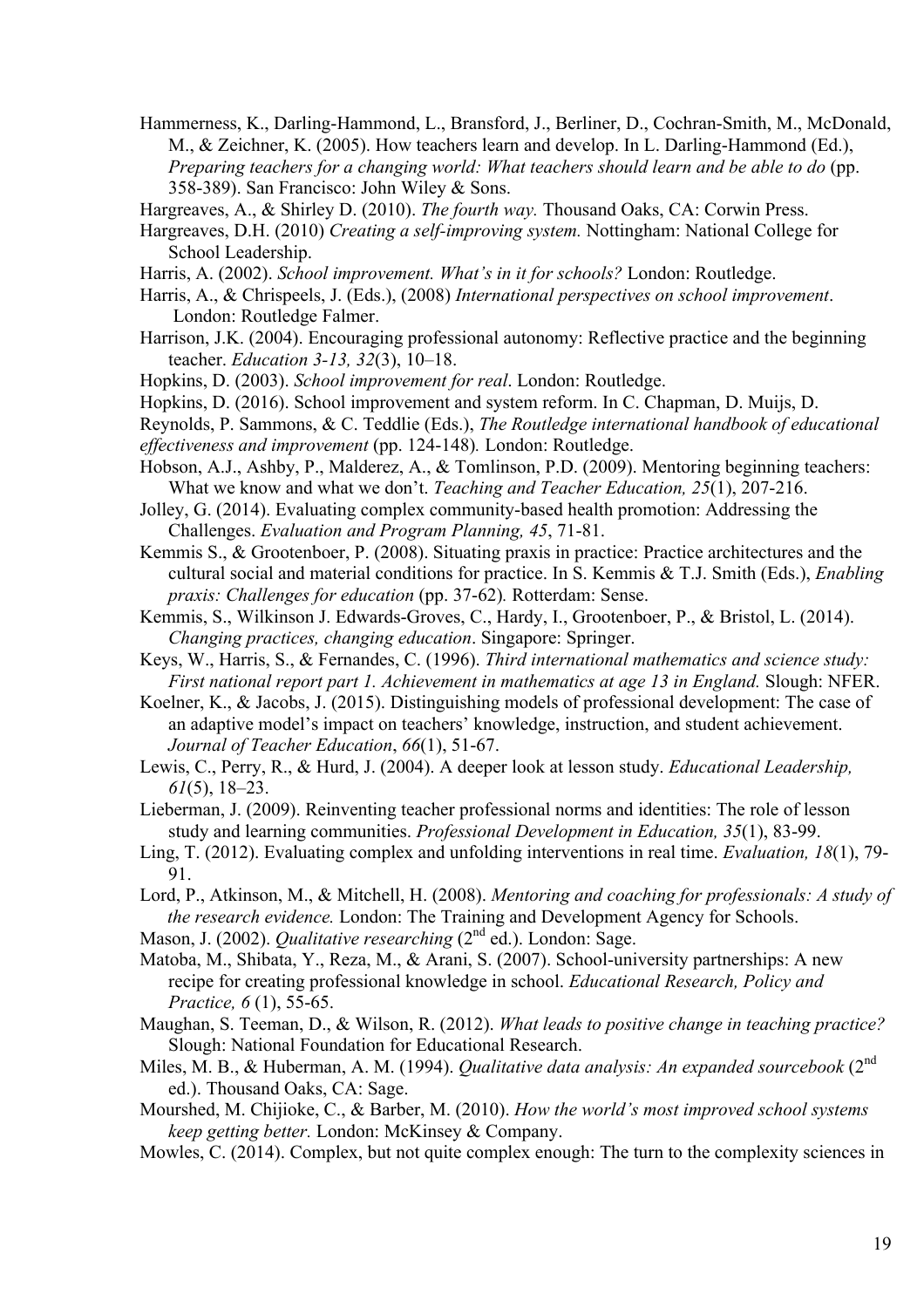evaluation scholarship. *Evaluation, 20*(2), 160-175.

- Murata, A. (2011). Introduction: Conceptual overview of lesson study. In L.C. Hart, A. Alson, & A. Murata, (Eds.), *Lesson study research and practice in mathematics education* (pp. 1-12)*.* Heidelberg, London, New York: Springer.
- Ofsted (2003). *Excellence in cities and education action zones, Management and impact.*  London: Ofsted, HMI 1399.
- Ofsted (2009). *The annual report of Her Majesty's Chief Inspector of Education, Children's Services and Skills 2008/09.* London: The Stationery Office.
- Ofsted (2010). *The annual report of Her Majesty's Chief Inspector of Education, Children's Services and Skills 2009/10.* London: The Stationery Office.
- Opfer, V., & Pedder, D. (2011). Conceptualizing teacher professional learning. *Review of Educational Research, 81*(3), 376-407.
- Parlett, M. & Hamilton, D. (1987). Evaluation as illumination: A new approach to the study of innovatory programs. In R. Murphy, & H. Torrance (Eds.), *Evaluating education: Issues and methods* (pp. 57-73). London: Paul Chapman.
- Perry, R.R., & Lewis, C.C. (2009). What is successful adaptation of lesson study in the US? *Journal of Educational Change*, *10*(4), 365–91.
- Saito, E. (2012). Strategies to promote lesson study in developing countries. *International Journal of Educational Management, 26*(6), 565-576.
- Sammons, P., Mujtaba, T., Earl, L., & Gu, Q. (2007). Participation in network learning community programmes and standards of pupil achievement: Does it make a difference? *School Leadership and Management*, *27*(3), 213-238.
- Shulman, L.S. (1986). Those who understand: Knowledge growth in teaching*. Educational Researcher, 15*(2), 4-14.
- Stewart, R.A., & Brendefur, J.L. (2005). Fusing lesson study and authentic achievement: A model for teacher collaboration. *Phi Delta Kappan, 86*(9), 681-687.
- Stigler, J., & Hiebert, J. (1999). *The teaching gap*. New York: Free Press.
- Takahashi, A., Watanabe, T., & Yoshida, M. (2006) Developing good mathematics teaching practice through lesson study: a U.S. perspective. In Center for Research on International Cooperation in Educational Development (CRICED), (Ed.), *Progress report of the APEC project: A collaborative study on innovations for teaching and learning mathematics in different cultures among the APEC member economies* (pp. 129-136). Tsukuba, Japan: CRICED.
- TIMSS (1998). *Third international trends in mathematics and science study*. Wellington, NZ: Comparative Education Research Unit.
- Watanabe, T. (2002). Learning from Japanese lesson study. *Education Leadership*, *59*(6), 36-39.
- Watterman, S. (2011). *A study of lesson study's impact on student achievement*. Morgan Hill, CA: Silicon Valley Mathematics Initiative.
- White, A.L., & Lim, C.S (2008). Lesson study in Asia Pacific classrooms: Local responses to a global movement. *ZDM International Journal of Mathematics Education, 40*, 915-925.
- Xu, H., & Pedder, D. (2015). Lesson study: an international review of the research. In P. Dudley (Ed.), *Lesson study: Professional learning for our time* (pp. 24-47). Abingdon: Routledge.
- Yoshida, M. (1999). Lesson study (Jugyokenkyu) in elementary school mathematics in Japan: a case study. Paper presented at *On the threshold of the 21st Century: Challenges and opportunities*, *the annual meeting of the American Educational Research Association*, Montreal, 19-23 April 1999.
- Yoshida, M., & Jackson, W.C. (2011)*.* Response to part V: Ideas for developing mathematical pedagogical content knowledge through lesson study. In L.C. Hart, A. Alson, & A. Murata (Eds.), *Lesson study research and practice in mathematics education* (pp. 279-288)*.* Heidelberg, London, New York: Springer.